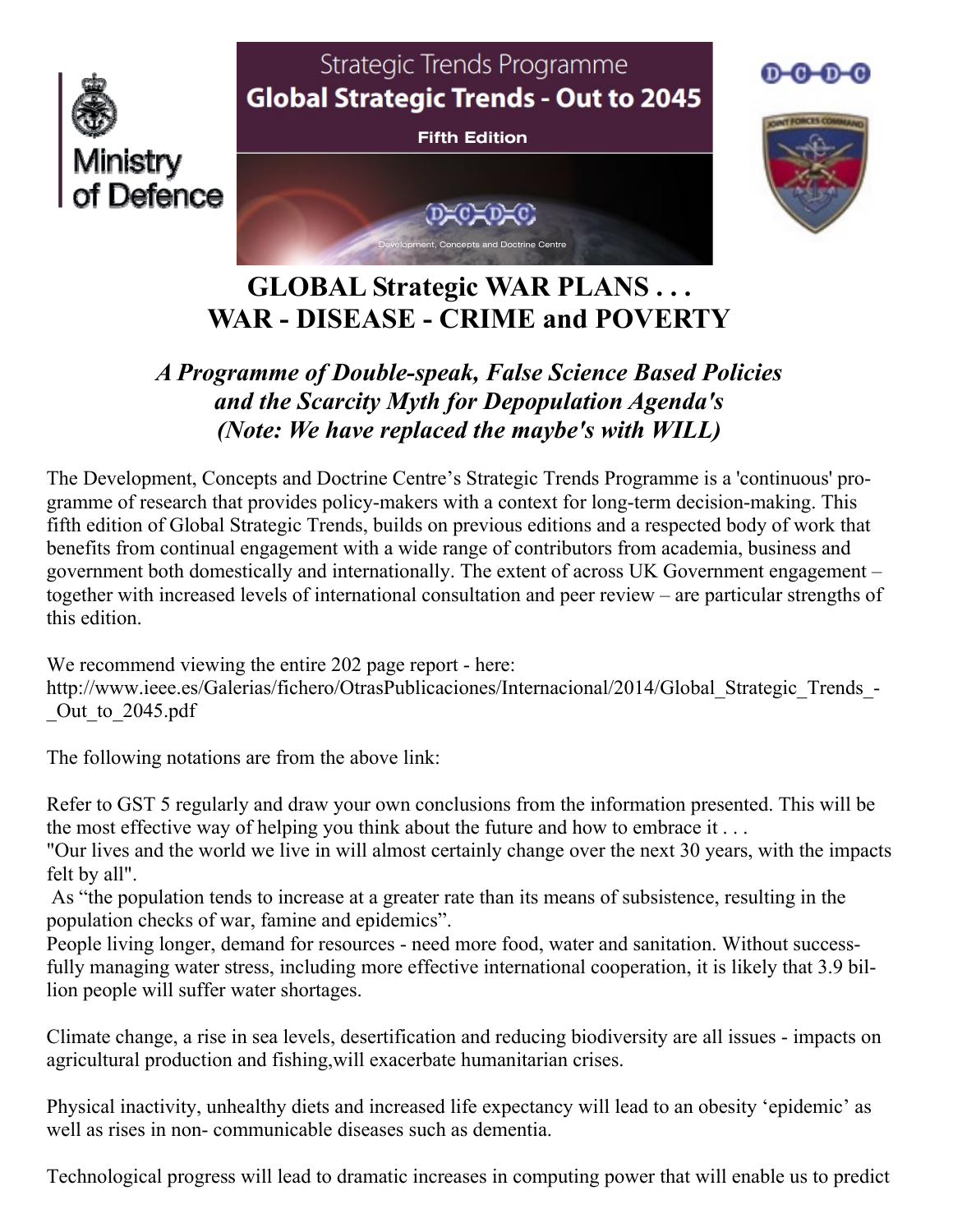and monitor many aspects of our lives and surroundings.

Robots and 'unmanned systems' (able to carry out complex tasks without a human operator's direct involvement) will be as ubiquitous as computers are today. Machines will become more sophisticated and lifelike. Robots will be used in areas of work and society, caring roles, customer-service, surgery and in combat. This will mean a period of adaption and change, as robots take on traditionally 'human' roles. There will be challenges to overcome, such as establishing whether we can learn to 'trust' robots. Unmanned systems will replace people in the workplace, carrying out tasks with increased effectiveness and efficiency, while reducing risk to humans. This will lead to mass unemployment and social unrest. As robots become more lifelike- capable of appearing to express emotion, interactions with people are likely to become more complicated. The increased capability of robots will change the face of warfare, some countries will replace potentially large numbers of soldiers, sailors and airmen with robots by 2045. Military decision-making is likelyto remain the remit of humans for ethical reasons, at least in western countries. Others countries may not be so willing to make the same trade- offs between speed and accountability.

Militaries and security forces may be asked to meet the challenges of more humanitarian disasters, and attacks by non- state actors and cyber-criminals may increase. As more people live in cities, it is likely that some future adversaries will be found in larger, more complex urban environments, possessing a greater level of information and better access to technology than they do today.As centres of population cluster in vulnerable areas such as

### The Environment - -

As centres of population clusters in vulnerable areas i.e. coaster regions, the consequences of adverse weather will be be felt more keenly. By 2045, climate change is likely to have more noticeable effects. Without mitigation, rising sea levels will increase the risk of coastal flooding, particularly in regions affected by tropical cyclones. Droughts and heat waves will increase in intensity, duration and frequency. Some of these events

will precipitate natural disasters which, because of the interdependencies enabled by globalisation, will have consequences far beyond the site where the disaster occurs.

Extreme weather events - flooding and droughts will both increase in frequency and intensity in a number of regions. Extreme events will continue to cause widespread damage and loss of life,

Climate change will open up shipping routes during the summer months - new areas for extracting minerals and hydrocarbons in the Arctic. This will cause significant harm through heatwaves, droughts, and flooding across the region. Northern America's 'economic' outlook is positive, boosted by newly accessible energy reserves, and it is expected to integrate ever-more closely with the global economy. (MARKETS)

Climate change is the principal driver of change in the Arctic and Antarctic, with increasing temperatures and precipitation. As Arctic and Antarctic sea ice retreats, many areas that are currently inaccessible will become open to commercial 'exploitation', particularly of oil and gas. The opening-up of the Arctic will focus attention on the region's governance arrangements, and Large-scale military confrontation in either region is unlikely, but it is possible that some countries – depending on their internal politics – may seek to project power in the Arctic if they consider their interests in the region to be under threat.

The proportion of older workers in the global labour force will increase out to 2045, and a corresponding decrease in opportunities for younger people. People employed on shorter-term contracts and a growth in working remotely. Workers will probably have less predictable income and increasing economic insecurity. By 2045, there is likely to be greater equality between men and women in the jobs market, particularly in developed countries. In part, this may be driven by a global shift away from 'manual' labour, towards a more knowledge-based economy.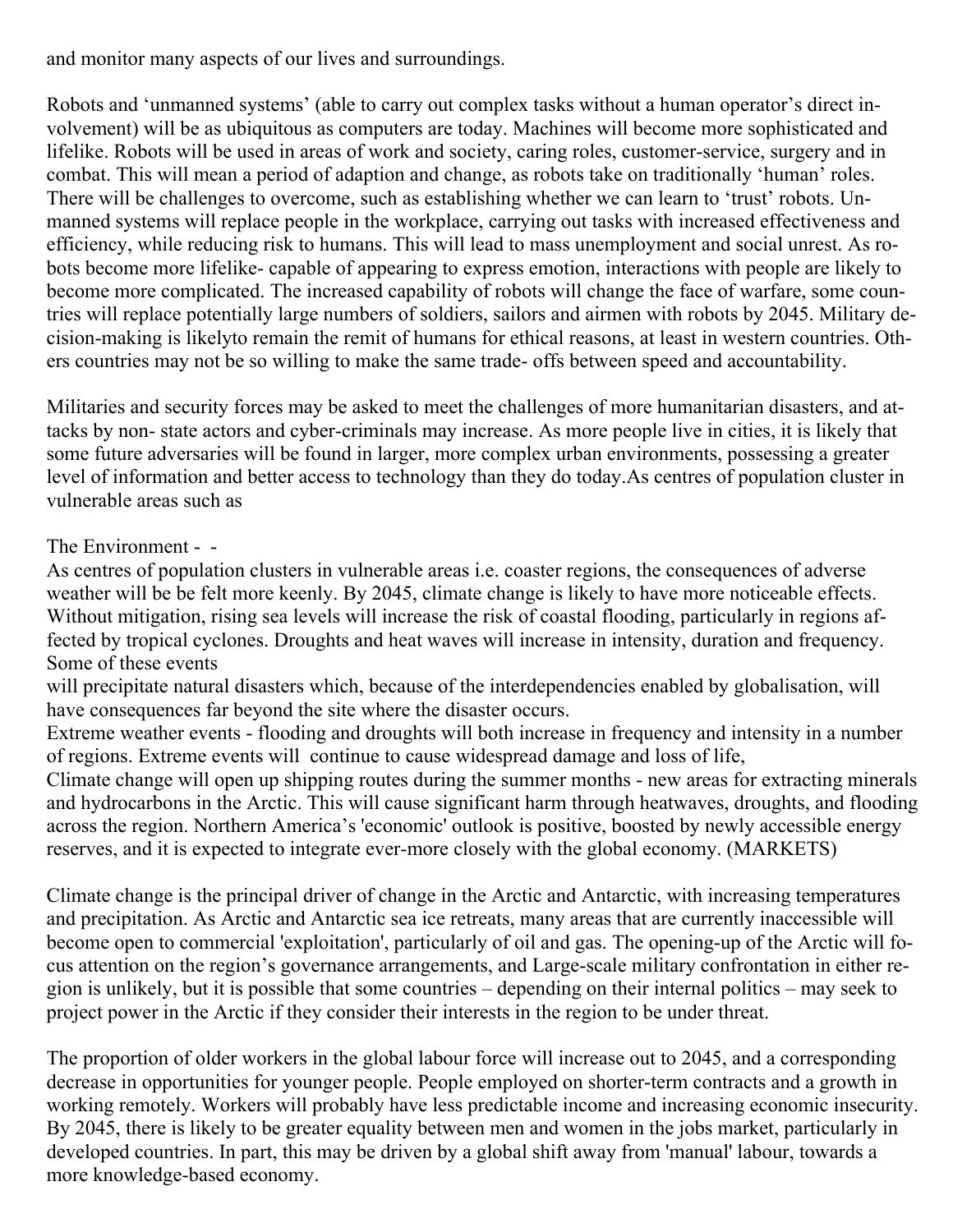Sexual violence will continue to be a feature of conflict and state violence and, used as a weapon of war, has the potential to be a significant factor in instability.

Greater reliance on automated technologies could provide scope for terrorists and criminals to disrupt the transport system through cyber attacks.

Failed and failing cities, in both developed and developing countries, will pose major security challenges (such as social unrest and even insurgencies) with country-wide repercussions. With more people living in urban areas, security and armed forces will need to operate in this environment to a greater extent. Adversaries will range from government-controlled militaries to armed non-state groups with criminal or malign intent.

As more of our work and social activities depend on interconnected information and communications networks – which may, in places, be extremely vulnerable to attack – there could be more opportunities for criminals and terrorists to have a greater impact on our day-to-day lives.

Increasing numbers of devices collecting sensor data will intensify levels of surveillance. Stealth vehicles will find it more difficult to remain hidden and the ability to prosecute covert operations, especially in urban environments. This is particularly significant given the increase in the size of urban areas, along with the growing use of surveillance to prevent crime. (Double speak)

Augmentation of humans with embedded sensors and computing devices will occur. This may provide advantages such as improved situational awareness, health monitoring, and the ability to modify physiological and psychological states to increase performance and enhance resilience. Mind-controlled machinery will become much more sophisticated, using human brain-to-brain communication.

Imbalances across regions and countries are likely to exacerbate existing political and social tensions. The global median age is increasing with those aged 60 or over comprising the fastest growing population age-group. Indeed, by 2045, 750 million people are likely to be over 65 years old.

Countries with increasingly elderly populations, requirements such as public pensions, health services and long- term care will be more pressing – priorities which could reduce defence spending in most affected countries. A declining working population coupled with increasing welfare costs will lead to the retirement age increasing (as has happened in some developed countries). A rising welfare burden will lead to governments re-evaluating how they provide social welfare. In societies with an ageing working population, older people are likely to hold an increased proportion of positions with authority and influence which, if not managed effectively, could disenfranchise the younger generation. Compounding this, young people may feel frustrated atSome Asian countries are likely to continuethe increasing cost of supporting a growing elderly population, particularly if they believe they have been disadvantaged by their elders.

Some Asian countries will experience an uneven male to female population balance out to 2045, due to sex- selective abortions, child abandonment and diseases which disproportionately affect girls. China may have 48 million more men than women by 2045, exacerbating gender imbalances in receiving countries if Chinese emigration increases. Increasing numbers of young men will be frustrated at being unable to find a wife and could lack the stability that a family life provides. Male- dominated societies also tend to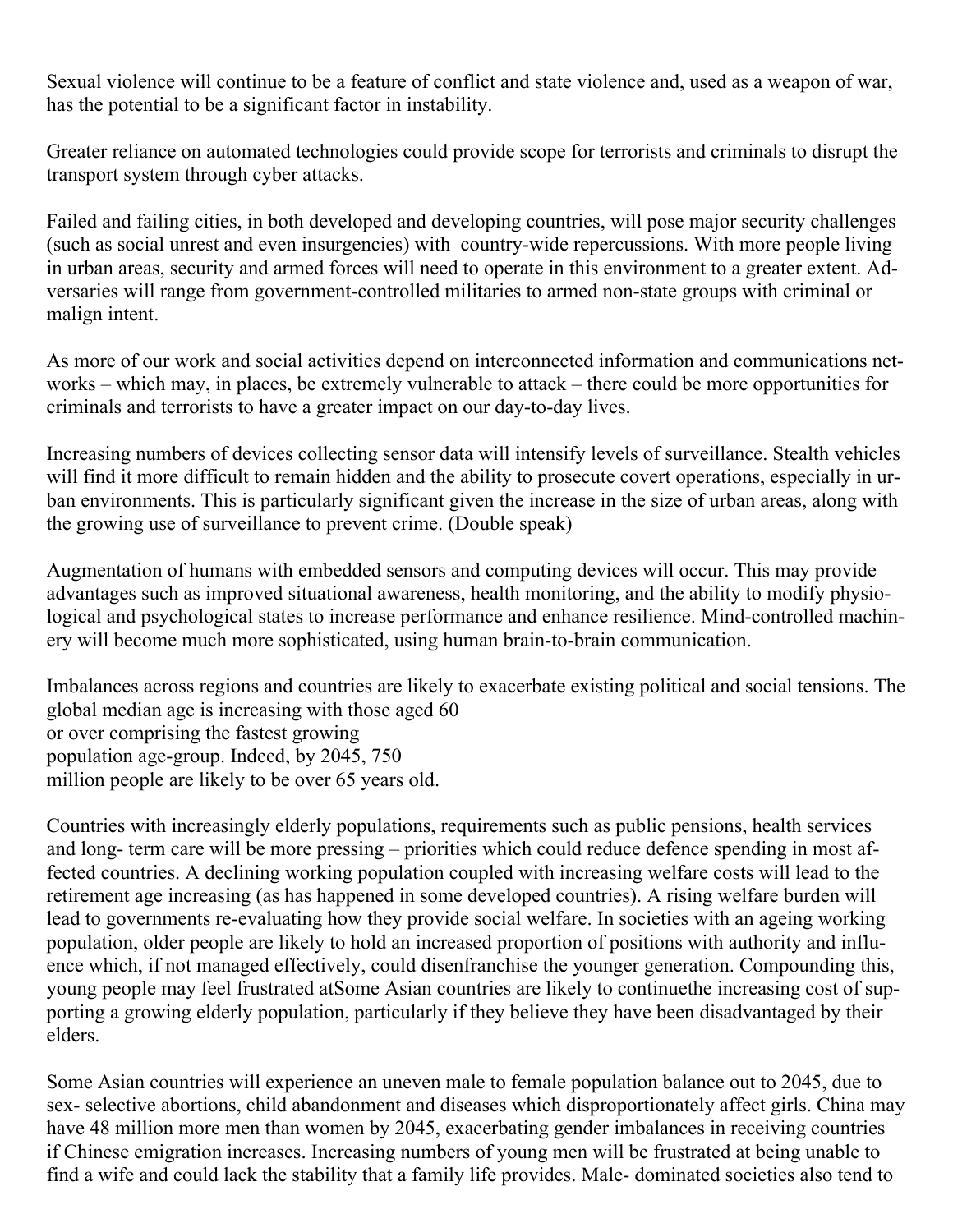be more authoritarian and violent. Large youth populations, if not managed properly, will cause instability, unrest and conflict . .

Urbanization - 70% of the global population will be living in cities by 2045 and without mitigation measures including pressure on infrastructure (and the environment) which will contribute to social tensions within the urban population. Urbanisation and the effects of climate change will result in an increase in the magnitude of humanitarian crises, particularly since the majority of urban areas will almost certainly be either on, or near the coast, making these cities vulnerable to flooding. The greatest increases in urbanisation are likely to be in Asia, with between 250 and 300 million people moving from rural to urban areas over the next 15 years in China alone.Those

who remain in rural areas will experience increased isolation as rural populations decline.

By 2045, there are likely to be around 280 megacities (cities with more than 20 million inhabitants4). Many of these megacities will be agglomerations spanning administrative, and in some cases national, boundaries thereby driving integration and changing governance structures. Europe, for example, may have more than 20 major agglomerations by

2045 – the German Ruhr region, much of the Netherlands and Belgium could become a single gigantic urban area. The taxation rights of some major cities could make them major regional or international actors.

One billion people throughout the world already live in slums, lacking basic amenities, and there could be almost three billion people living in urban slum conditions by 2045. The urban poor are likely to become frustrated – and with increasing access to information, there is likely to be a growing awareness of inequality. If not dealt with effectively, this could lead to violent protest and possibly full-blown urban insurgencies. One billion people throughout the world already live in slums, lacking basic amenities.

Urbanization often results in increasing requirements for energy (particularly electricity), which could be a source of considerable tension unless it is provided in a sustainable way. Once people have access to energy, they are likely to always expect it. Some cities, in both developed anddeveloping countries could fail (for example, becoming bankrupt or seeing a breakdown in law and order) – potentially becoming security issues. Correctly managed, though, urban growth could generate greater prosperity and higher tax revenues, potentially offsetting some of these more negative aspects.

Because of concentrated populations, when disasters (whether natural or man-made) strike cities, large numbers of people are affected. Many of the biggest cities, a number of which are vital to the global economy, are situated in coastal regions which could face more extreme weather events and be vulnerable to rising sea-levels. Furthermore, because of inadequate sanitation, slums could be susceptible to communicable diseases – which could then spread globally because of increased connectivity between cities.

## RESOURCES . . .

Demand for resources of all kinds is likely to increase out to 2045, as the world's population rises to around nine billion. While the demand for food will grow, some countries are likely to experience significant declines in agricultural productivity. Water shortages are likely to be particularly acute in many areas, exacerbated by increasing demand and climate change. In the 2045 timeframe, coal and hydrocarbons are likely to remain the most important sources of energy, with renewable and nuclear energy likely to make an increasing contribution.

Even at current population levels, supply of fresh water is, arguably, insufficient. Estimates of those suffering from water shortages today vary between 450 million4 and more than 1.3 billion people.5 Without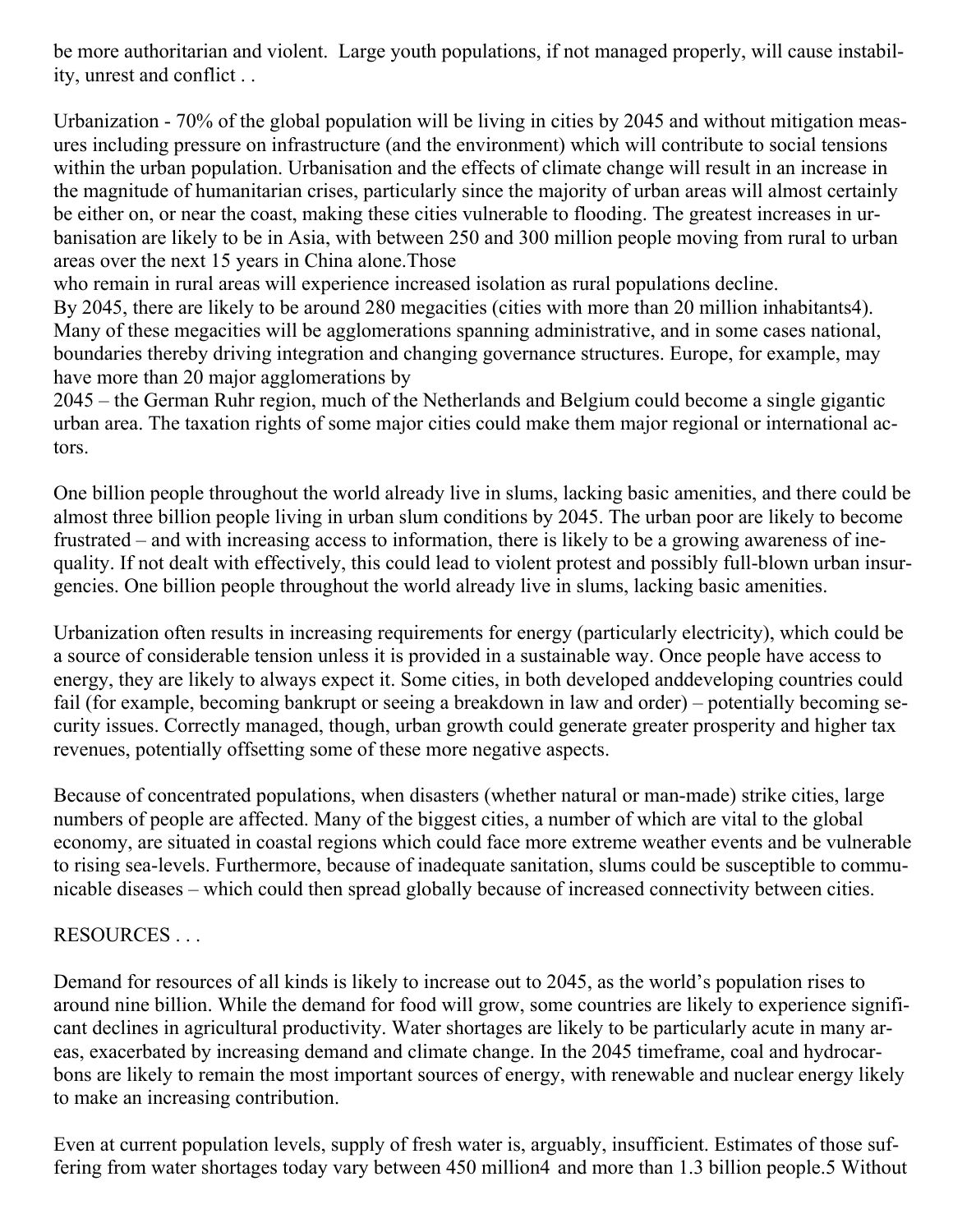mitigation, by 2045 or sooner, around 3.9 billion people – over 40% of the world's population – are likely to be experiencing water stress.

 Improvements in waste treatment and purification technologies offer hope that in the future more water could be reused or recycled. violent conflict over water will occur by 2045 or sooner. Global water demand will increase while supplies of fresh water dwindle, yet water management issues are likely to become increasingly complex. The effects of environmental and climate changes will also become more severe in many locations, outweighing any beneficial consequences.

If energy cost was no longer an object, desalinated water could be transported via pipelines to irrigate much of the Sahara, massively increasing the continent's arable land and potentially ending hunger. Similarly, desalinisation plants could resolve the probable crisis in water supply.

Food - food production is predicted to have increased by nearly 70%, to feed a larger and more demanding population – and it is possible that demand will outstrip supply. Pollution and soil erosion are likely to adversely affect agricultural land – some estimates assess that, globally, as much as 25% of agricultural land is already degraded. Warming, acidification and over- fishing also threaten to reduce the amount of food that can be harvested from the oceans.

Estimates of future food prices are highly varied and may be more volatile. Disruption, and possibly congestion, of global trade routes may lead to sharp increases in food prices – particularly in those countries dependent on food imports. When the effects of climate change are taken into account, the price increase above present levels could be as much as 100%. Climate change could contribute to increasing incidences of crop failure, potentially causing disruption to global food supplies.

Demand for more food and water, increasing the strain on the environment

.

GMO - developing new measures to maximise yields will be important in ensuring productivity growth keeps pace with demand. Developments such as genetically modified crops, laboratory-cultured meat, improved agricultural techniques and recent developments in nitrogen fixing from the air, will also increase productivity while lowering the environmental impact of agriculture.

By 2045 food shortages will increase the number of children under the age of five who are undernourished by around 20-25 million, while the global malnourished population could increase by around 49 million.

NORE NUCLEAR POWER REACTORS . . There are currently 435 operable civil nuclear power reactors around the world, with a further 67 under construction. - See World Nuclear Association (undated), 'Number of Nuclear Reactors'.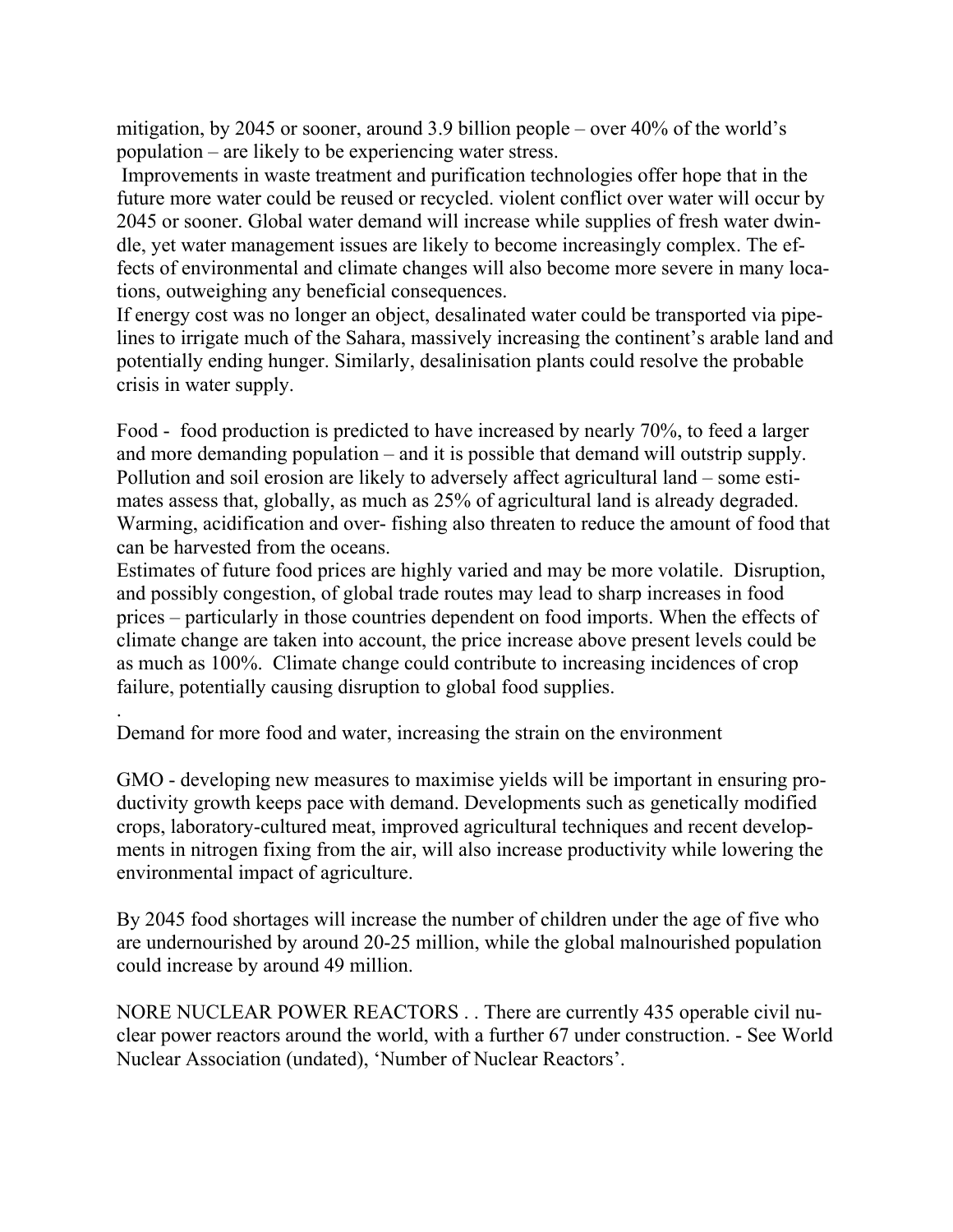US FRACKING - A key change to the global energy market by 2045 is likely to be growing US energy independence, driven by recently adopted novel oil and shale gas production techniques such as 'fracking'. If the current increases

in production continue, the US looks set to become the world's number one oil producer by around 2020 and a net exporter by 2030.

The discovery of alternative materials offering improved efficiency, reliability and longevity will reduce demand for some traditional materials (although it may lead to increases in others). Some examples of these new materials and their potential applications are: DNA nanotechnology to fabricate nano-scale devices.

The self-assembly mechanism of DNA could be harnessed to fabricate mechanical, electrical and optical devices and circuits that may be ten times smaller than current technology allows. Graphene paper. Flexible and inexpensive to produce, and around ten times stronger than steel. Magnetic shape-memory alloys. Materials that change shape and mechanical properties when a magnetic field is applied. Self-repairing metal. Metal that responds to damage by 'healing' itself. Nanospheres.transparent material made of self- assembling nanospheres that is the stiffest organic material ever created, surpassing the properties of stainless steel and even Kevlar. Jelly-forming polymers so effective that a kilogramme of the compound could turn the water within an Olympicsized swimming pool into jelly.

Programmable matter. Materials that can be programmed to alter themselves at the molecular level into various shapes and then disassemble to form entirely new ones. Compounds that can reform the shape of components in real-time, similar to holograms, could allow the remote projection of a replica of a person or object, or enable robots to change size (and perhaps even state of matter) to navigate narrow passages or around obstacles.

As centres of population cluster in vulnerable areas such as coastal regions, the consequences of adverse weather will to be felt more keenly. By 2045, climate change will have more noticeable effects. Without mitigation, rising sea levels will increase the risk of coastal flooding, particularly in regions affected by tropical cyclones. Droughts and heatwaves will increase in intensity, duration and frequency. Some of these events will precipitate natural disasters which, because of the interdependencies enabled by globalisation, will have consequences far beyond the site where the disaster occurs.

Reducing greenhouse gas emissions will be the most important means by which climate change is managed – although out to 2045 it appears likely that the drivers of greenhouse gases will continue to increase. Inertia in the climate system means that warming will continue even if emissions were cut to zero tomorrow. Catching greenhouse gases before they are released into the atmosphere through techniques such as carbon capture and storage could play a vital role in reducing climate change – particularly while fossil fuels remain a major energy source. At a local level, constructing flood defences, altering agricultural practices in light of changing weather patterns and implementing water conservation measures will be the primary means of adapting to the effects of climate change.

Geoengineering - Theoretically plausible geoengineering methods (intentional, large-scale activities intended to counteract aspects of climate change) have been proposed for a number of years.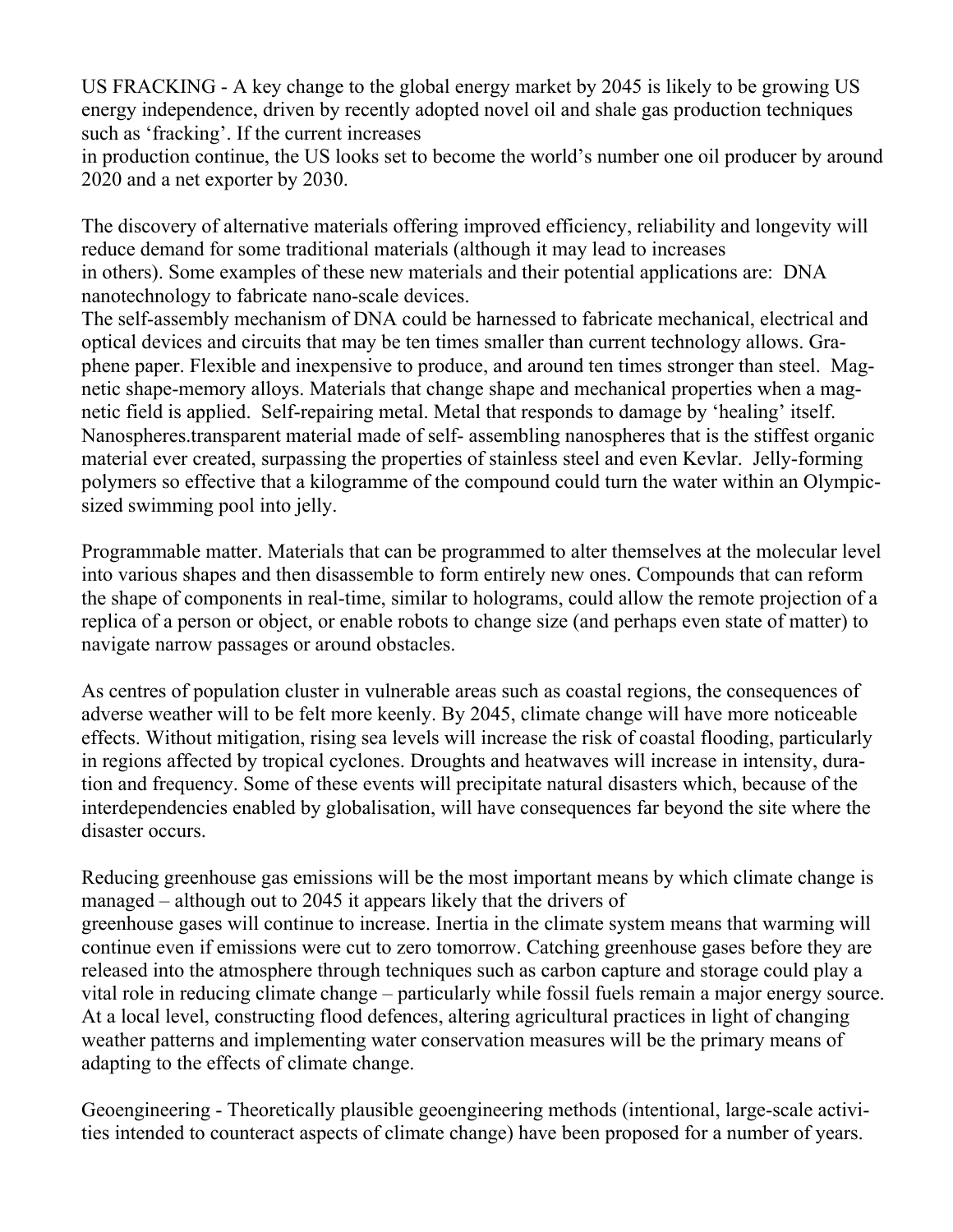Detailed studies on the environmental implications of different geoengineering activities have recently begun to appear, but large-scale testing and implementation of such methods has not occurred – in some cases due to public opposition. Over-reliance on particular geoengineering technology to mitigate the effects of climate change could also render users vulnerable to catastrophic effects if equipment failed or was sabotaged. It is not clear therefore what, if any, role geoengineering will play by 2045 in countering the effects of climate change, and the extent to which it could heighten international tensions.

Extreme weather events, such as flooding and droughts, are likely to increase in both frequency and intensity in a number of regions. Extreme events will almost certainly continue to cause widespread damage and loss of life,

Degraded and threatened environments are likely to lead to affected communities migrating – with potentially destabilising consequences.

Armed and security forces, both at home and abroad, will be more frequently tasked with providing humanitarian assistance and disaster relief, supporting indigenous responders.

Without mitigation measures such as carbon capture and storage, continued reliance on coal and hydrocarbons for the majority of energy demand will exacerbate climate change and its knock-on effects = a chain reaction.

The ABOVE Segments from the Global Strategic Trends can be found in the first 39 pages of the programme.

Health - the most serious development in global health is the increase in the prevalence of noncommunicable diseases (such as cardiovascular diseases, diabetes, cancers) have become the leading global causes of death.

Emerging infections and the risk of pandemics Up to 70% of recent emerging infections have originated in animals places where animals and humans interact are likely to be particularly problematic.

Climate change

Climate change is already affecting health, contributing to a decline in clean air, safe drinking water, sufficient food and secure shelter across the globe. Increased frequency and intensity of extreme weather events

and will affect physical health (such as heat-related illness) as well as mental health problems, such as increased stress due to the impact of flooding. Higher temperatures are also likely to raise the levels of ozone and other pollutants in the air that exacerbate cardiovascular and respiratory disease. Outdoor urban air pollution currently causes about 1.2 million deaths every year, and this number will increase out to 2045. Climatic conditions strongly affect water- borne diseases and diseases transmitted through insects, snails or other cold-blooded animals. Lengthening transmission seasons of important vector-borne diseases, such as dengue fever, could also alter their geographic range. The loss or contamination of fresh water will lead to disease and crop destruction – food shortages, poor nutrition and malnutrition. Longer-term changes in weather patterns will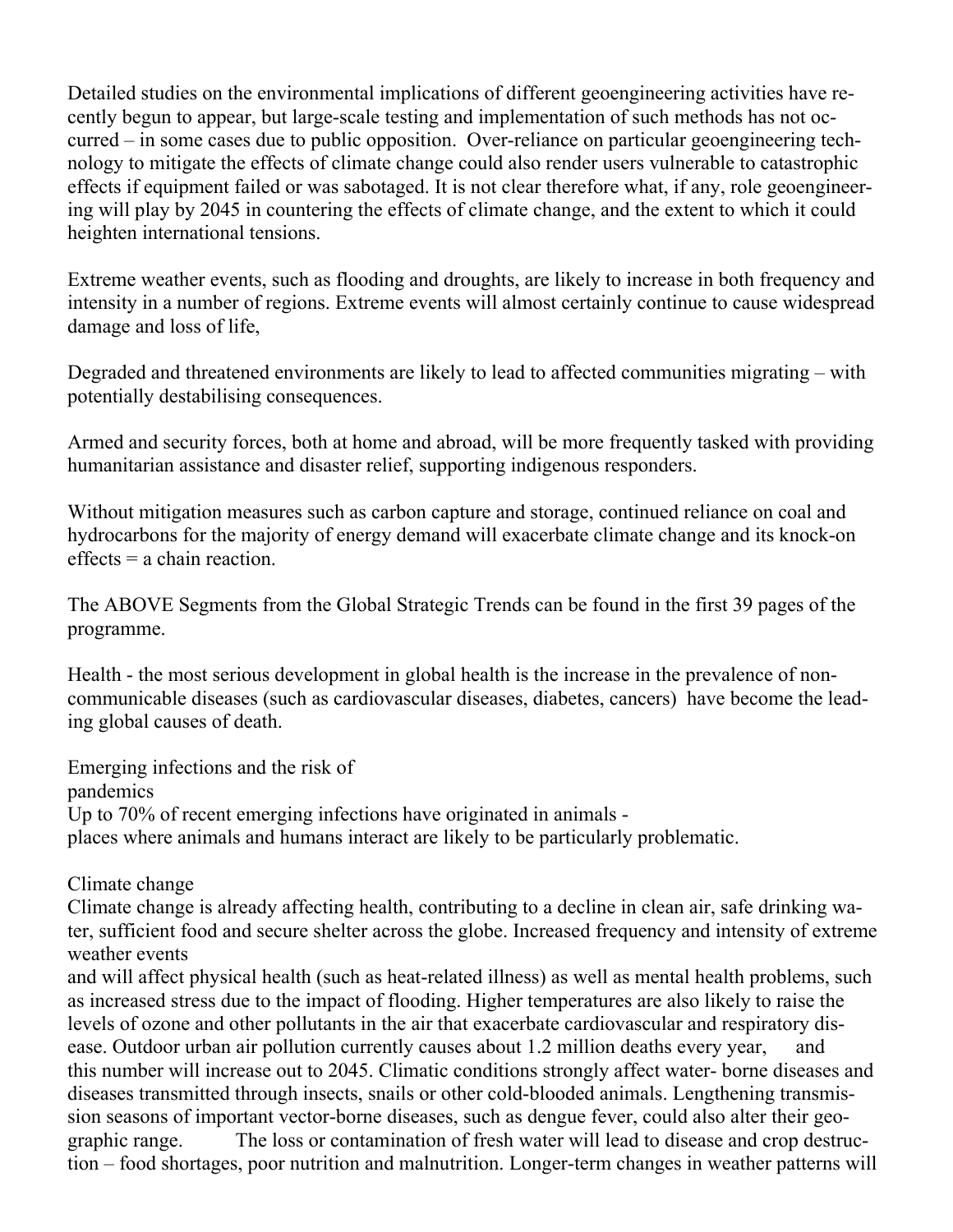lead to significant decreases in fertility of farmland and water availability.

## **Obesity**

An estimated 170 million children globally were also classified as overweight or obese. Were obesity to be considered a disease, there would arguably already be a global obesity pandemic.

## Ageing

Current estimates indicate 35.6 million people worldwide are living with dementia. This will double by 2030 and more than triple by 2050. Dementia is a costly condition:

socially, economically, and on the quality of life of those afflicted by it. Modern medical advances have also turned many life- threatening conditions such as some cancers and heart disease into longterm conditions, as more people survive acute episodes of illness and live for many years with their conditions. Living longer with disease - This helps to explain why the extra years of life that people have gained are not always healthy or disability free.

## Mental health

The global cost of mental health conditions in 2010 was estimated at US\$ 2.5 trillion. This will more than double to US\$ 6.0 trillion by 2030.Of these costs, 65% are incurred by developed countries and this is not expected to change over the next 20 years. By disease, mental illness accounted for the largest share of the global economic burden in 2010 and is likely to in 2030, just slightly more than cardiovascular diseases (followed by cancer, chronic respiratory disease and diabetes). Mental health conditions are the leading cause of healthy life years lost worldwide and account for 37% of the healthy life years lost from non-communicable diseases.Prevention, monitoring and diagnosis

## Prevention, monitoring and diagnosis

Improved computing power, data collection and processing will make medical diagnosis quicker, cheaper and more accurate. Through implementing global standards, medical information such as patient records could be shared by clinicians in different countries. With a globalised medical information network interlinked with millions of sensors, advanced analytical systems could identify, track and predict the spread of disease.Drug and treatment delivery

Drug and treatment delivery - the camera pill approved by the US Federal Drug Administration for diagnostic applications is capable of being electronically programmed to control medicine delivery according to a pre-defined drug release profile. Current advances have produced a pill which can monitor the patient, communicate with external diagnostic systems and respond to instruction for the targeted delivery of drugs within the digestive tract. As technology advances, the size of devices will be reduced small enough to travel in the bloodstream.

Regenerative medicine - DNA engineering will correct genetic defects and lead to a new kind of cellbased medicine that will be applied to every system in the human body, offering an alternative approach to treatment by medicines. Possibilities include: growing entire organs.

Advances that allow patients to interact with their prosthetics and other aids will lead to new ways to connect the able-bodied to machines and computers. Some countries (and individuals) will use advanced medical techniques, such as genetic modification, to gain a competitive advantage. Others will constrain their development for ethical reasons.

Rapid medical advancements - A game-changing medical breakthrough, similar in impact to the dis-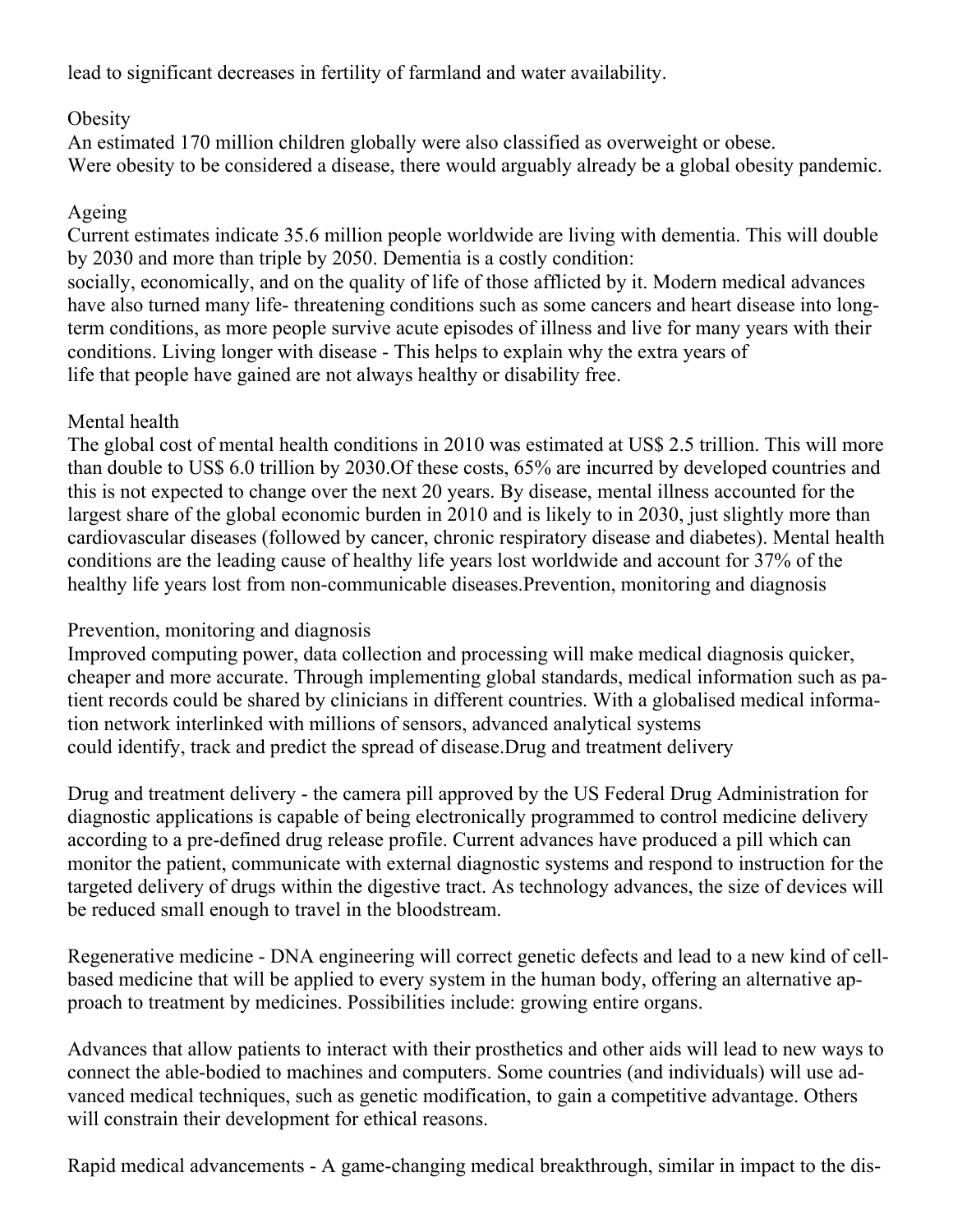covery and mass-production of antibiotics, will significantly extend the human lifespan and dramatically reduce the incidence of non-communicable diseases such as cancers. The Breakthrough will probably ONLY be available to the very rich, causing social tensions. This would lead to increased populations and extended life span and subsequent unsustainable increase in demand for food, water and housing . .

Fertility and reproduction - human embryo to develop outside the body in an artificially created environment.

Transport - Driverless transport will be safer and more reliable – driverless vehicles would not be affected by human failings such as road rage, drink-driving or falling asleep at the wheel. Increasing automation will enable a far greater density of traffic to move at higher speeds and provide automatic routing to avoid congestion and hazards.

#### Mass transport

Future mass transport will provide faster and more closely-integrated transport using a variety of road, rail, sea and air systems. Future improvements are framed around the concept of 'seamless transport', (The Stated Goal) the idea that journeys could be taken without interruption. This would reduce waiting or travel time and there will be an ability to do other tasks while travelling. (People Are NOT Driving) To achieve this, there will be closer integration

and coordination across infrastructure and transport providers, as well as adopting automated systems. Unmanned systems will play a much greater role in the mass delivery of goods. For example, an urgent, high-value product could be quickly delivered. Amazon's recently proposed remotely piloted aerial delivery system is the future . Greater reliance on automated technologies could provide scope for terrorists and criminals to disrupt the transport system through cyber attacks.

The ABOVE Segments from the Global Strategic Trends can be found in the first 49 pages of the programme.

## The 'Internet of Things'

The number of devices linked to the Internet is increasing rapidly, with everything from mobile phones to cars and even fridges having an Internet connection. This 'Internet of Things' is already a reality, with around 20 billion devices already connected, rising to an estimated 40 billion by 2020. The number of connected devices has increased by 4,000% between 2003 and today. The new IPv6 internet protocol allows for 340,282,366,920,938,463,463,374,607,431,768,211,456 connections which is believed to be sufficient for the foreseeable future.

## 'Big Data'

In 2000, 25% of the world's information was stored digitally: today it is more than 98%. On this trajectory, by 2045 there will be 20,000 times more digital information than there is today. The ability to collect and analyse this growing volume of information has been termed 'Big Data'. Such a large amount of data generates yet more information when appropriately analysed, allowing (us) to identify patterns which will help to counter the spread of disease, combat crime and even predict social and behavioral patterns.ABig Data is being used to predict consumer behaviours. Accountability and situational awareness will increase, as more aspects of life are quantified and analysed.

The uptake of social networking sites and even the use of supermarket loyalty cards shows that – for comparatively small rewards – people are readily persuaded to record their movements, financial transactions and buying habits. This behaviour is highly likely to continue out to 2045. Marketing campaigns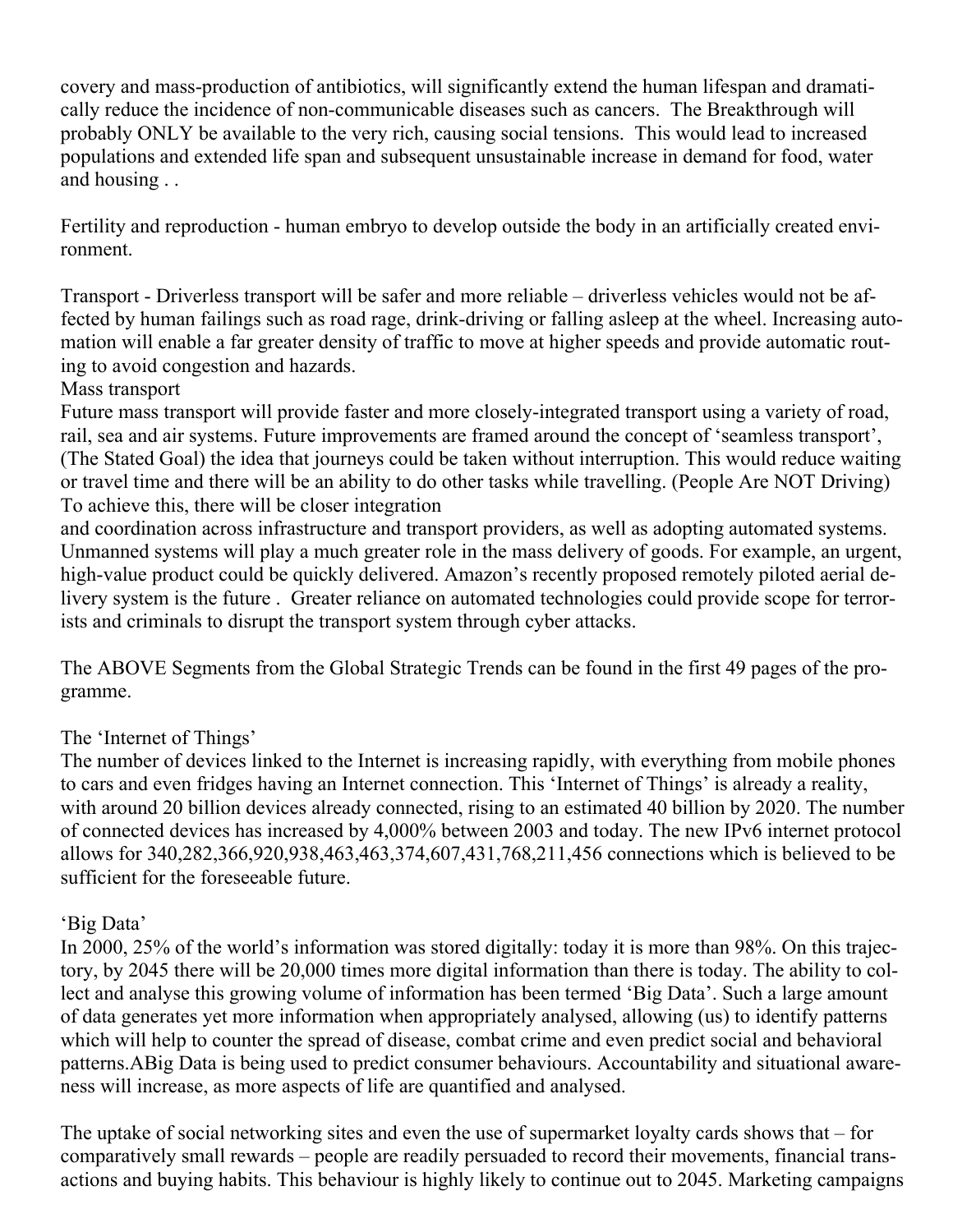will portray the benefits of smart technology and machine- to-machine interaction, but the increased surveillance capability will make others fear an increase of state control. In turn, this is likely to drive the growth of the 'hactivist' community characterised by groups such as Anonymous.9 It will be increasingly difficult to avoid the sensors.me

EDUCATION - Global educational inequalities will persist, entrenching social discontentment and allowing youth disaffection to continue.-In the new education and training mix facilitated by employers, online and virtual blended learning will predominate, and formal face-to-face learning is unlikely to die out completely.chSome countries will begin to educate and train children assessed as having the potential to succeed in specific careers (including in the armed forces) from a very young age.

AUTOMATION and WORK - Robots or 'unmanned systems' – machines capable of carrying out complex tasks without directly involving a human operator – WILL be as ubiquitous in 2045 as computers are today. Unmanned systems are increasingly geared to replace people in the workplace, carrying out tasks with increased effectiveness and efficiency, while reducing risk to humans. This will ultimately lead to mass unemployment and social unrest. As robots become more lifelike, and capable of appearing to express emotion, interactions with people are likely to become more sophisticated. The increased capability of robots will change the face of warfare, andt some countries may replace large numbers of soldiers, sailors and airmen with robots by 2045. Military decision-making is likely to remain the remit of humans for ethical reasons, at least in western countries. Others may not be so willing to make the same trade-offs between speed and accountability. The proportion of older workers in the global labour force will increase out to 2045, with corresponding decreases in opportunities for younger people. Flexible working practices will become more widespread, with people employed on shorter-term contracts and a growth in working remotely. Workers will have less predictable income and increasing economic insecurity. By 2045,

there will be greater equality between men and women in the jobs market, particularly in the developed countries, and this will be driven by a global shift away from MANual labour, towards a more knowledge-based economy.c

Robots will replace people at work, which will ultimately lead to social unrest. Robots will continue to carry out tasks deemed too dirty, dull or dangerous for people, and will probably be used more extensively in such roles, as well as for more highly-skilled jobs. As robots will perform tasks that place people at risk, such as minefield clearance. By 2045, Robots will take on combat roles. Nonmilitary jobs such as fire-fighting or construction will be carried out by machines in the future. In the same way that the widespread use of computers has made some professions (such as typists) almost redundant, we can expecterobot development to remove a number of types of job that are common today. While advancements in robotics will create new jobs that we have not yet envisaged (just

as web designers were not imagined in the 1980s), adapting workers to a new set of roles may take considerable time, causing problems in the interim. While it is possible that governments will legislate to try to prevent the employment of robots in some areas,

to safeguard human jobs, it is not clear how effective this would be in the face of "market forces". It is also unclear whether new jobs will be created at a rate sufficient to replace those that are lost, and automated processes will become cheaper than even the lowest-paid human worker.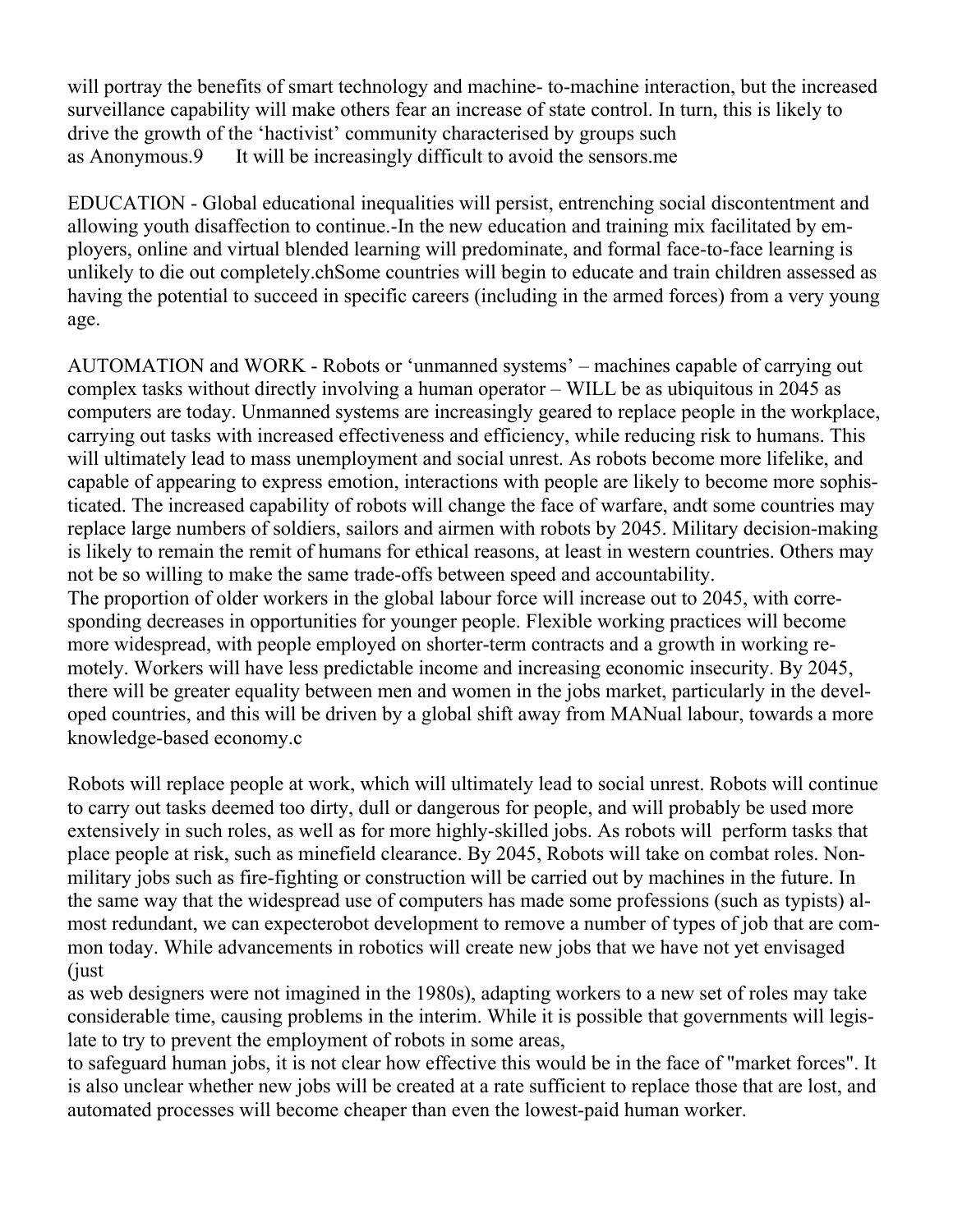Additive manufacturing - 3-D Printing for Food, Clothing and more . . .

Global manufacturing is evolving from a highly labour-intensive process towards more information technology- based processes, and driving a trend towards manufacturing processes relocating closer to their consumers, to avoid long supply chains. This will affect the balance of manufacturing in the developed and developing world, with less need for conventional manufacturing jobs in many regions. We can expect to see additive manufacturing (more commonly known as '3-D printing') also making a significant contribution. Additive manufacturing will transform the manufacturing industry. 3-D printing enables ondemand production, allowing items to be created quickly when an order is placed, rather than large amounts of costly stock having to be held in readiness for prolonged periods. With more decentralised production, products will be designed and printed for local consumption while requiring less industrial infrastructure than conventional manufacturing. The personal use of 3-D printers will increase rapidly, allowing for unprecedented levels of mass customization and even

the 'democratisation' of manufacturing, as consumers and entrepreneurs begin to print their own products. By 2045, additive manufacturing systems will be a common feature in the home and be capable of producing a wide range of outputs – food, clothing, and even complex devices with mechanical and electronic components.

More life-like machines ARTIFICIAL INTELLIGENCE - Pet robots

A growing number of customer-service roles will become automated and performed by robots. Over the last century, industrial processes have shown how automation can dramatically increase productivity, while lowering cost. This trend continue, with increasing automation of service roles, such as telephone or Internet-based customer support.

By 2045, advances in artificial intelligence will be enhanced to the point that a virtual telephone operator will be indistinguishable from

a human one, and an increasing shift towards mechanising caring roles. AI will take over in areas where there are few human candidates. Japan is developing robots that will provide care for the elderly, driven by its ageing population and shrinking workforce. Using robots as companions will increase. For example, Japan is using robot companions for its astronauts in space, and robotic pets and computer programmes with simulated personalities are growing in popularity.

Eventually, developments in robotics will mean that robots are physically indistinguishable from human beings, but it is hard to believe that by 2045 they will have achieved the degree of social acceptance or skills necessary for them to operate in all roles. Robots will demonstrate the appearance of realistic emotion which will endear more to humans, this will create its own problems, with people becoming emotionally attached to machines. Such a phenomenon has arguably already been experienced by a small sub-set of computer-users' feelings towards virtual characters, and will be particularly problematic in the case of children forming emotional attachments to robot carers. The implications of humanmachine relations are not yet known, and even by 2045, the long-term effects may not be clear. more robots that are able to perceive their environments will make limited decisions and take action for themselves. The level of responsibility given to such robots is likely to be determined by the importance of the roles they are intended to be used for and, more significantly, how willing we are to trust them. This trust is likely to largely depend on how well robots perform the tasks they are instructed to do, and how well they are able to learn.S

The US Government will lead on robotics for military usage, while Japanese companies are currently at the forefront of developing robots with commercial applications.

Robots will become more sophisticated and will take on a wider range of responsibilities. Legal questions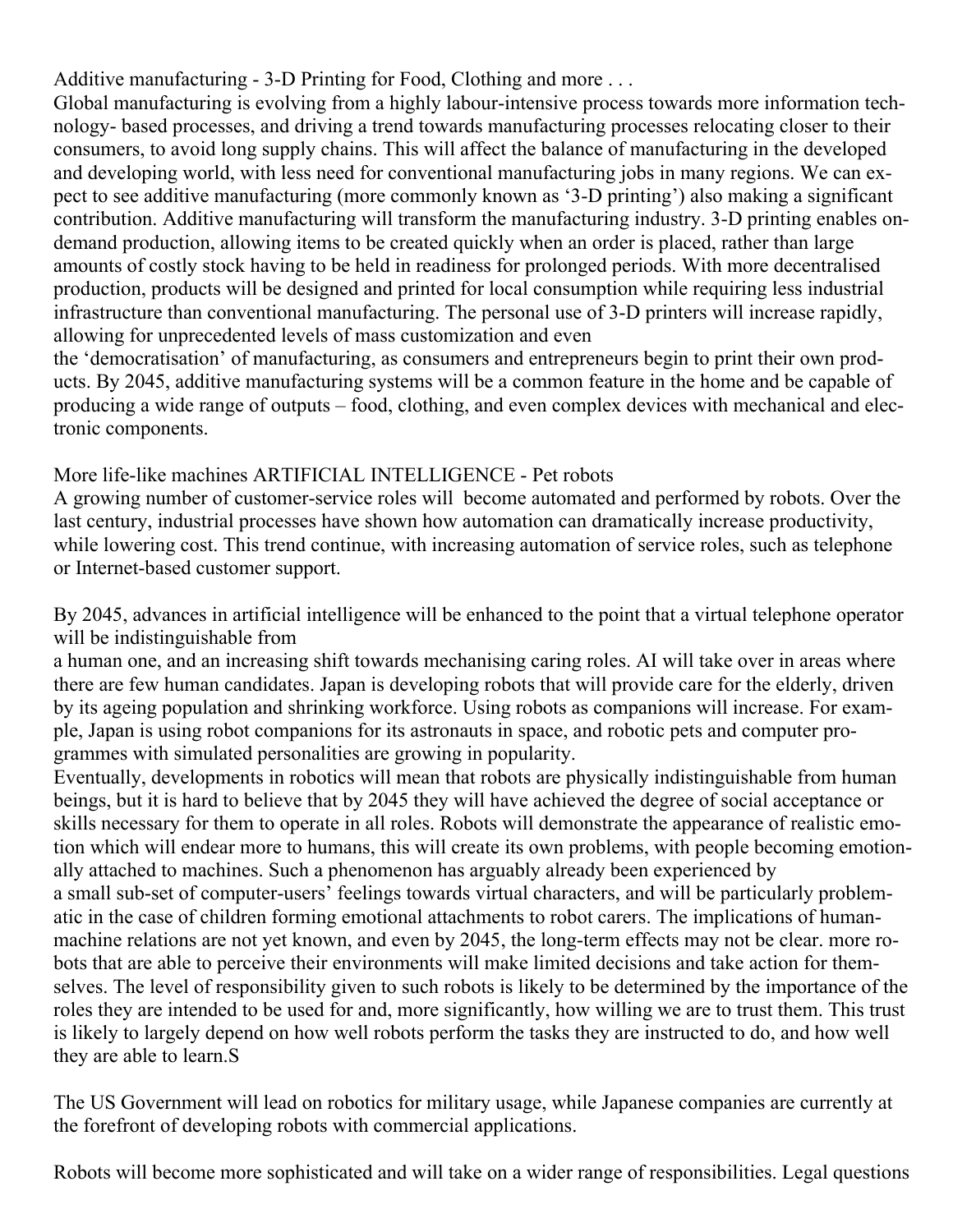will emerge. For example, when robots malfunction, is it the owner, manufacturer or programmer who is responsible? Does a robot with biological components have rights? Changes to legislation will be required, but past experience suggests it is highly likely that legislation will fail to keep up with the speed of technological developments.

Robots will be able to respond to fast-moving or microscopic environments far better than humans, due to their faster information-processing times, enhanced precision and lack of susceptibility to human weaknesses, such as fatigue or hand-tremors. This will lead to new possibilities for medicine, such as eventually removing human surgeons from operating theatres, diagnoses performed by robots travelling along the bloodstream and operations performed at a cellular level. Some experts suggest that robots will eventually be small enough to fit inside a single living cell, capable of repairing damaged DNA or acting as antibodies against viruses/infections, although it is unclear whether or not such technology will be available by 2045.

A sophisticated robotic 'army' could theoretically be operated by a single individual, giving that person enormous power. Authoritarian regimes may therefore find it easier to stay in power, at least in the face of internal uprisings. Similarly, using robots could significantly amplify the capabilities of small groups of insurgents or terrorists, thereby increasing the threat that they present.m

Robots and automated systems will be capable of carrying out extremely complex tasks with no human involvement. Robots and machines will likely carry out all manufacturing and agricultural tasks; repair themselves; as well as clean, cook and tidy. Advances

in artificial intelligences will make machines so life-like that they are able to answer phones in call-centres, take care of children and even teach. Computers will diagnose and treat almost every medical condition. When progress on this scale is made in the future, it is likely that there would be very few jobs still carried out by human beings, who would be almost totally excluded from the workforce.

In richer countries, this large-scale automation of work would be likely to have a mostly positive effect, as governments would probably be able to provide their citizens with all the material comforts they need. However, many people may initially struggle to achieve a sense of purpose and social status without work, with increases in cases of depression. Education systems will need to be totally redesigned to enable people to self-motivate and to gain satisfaction from activities other than work. Over time, when populations have become more used to a life without work, they may fill their time playing sport, painting, reading and composing music.

In poorer countries, however, large-scale automation of work could stall economic development, perhaps even reversing it. For example, foreign companies would be far less likely to employ cheap labour, as machines would be so much more cost-effective and efficient. Some employment could initially remain, as poorer countries would be less likely

to afford to use machines to carry out roles in their internal labour markets. Eventually, though, automated equipment would probably become cheap enough for even these countries to afford.

Poorer governments will not be able to provide more than an extremely basic level of subsistence, meaning that people would have no way to improve their living conditions. This will lead them to become deeply frustrated and angry. Nevertheless, citizens would still receive some benefits from large-scale automation, such as charity-funded machines capable of providing very cheap diagnosis and treating disease. Some workers will welcome the increased freedom that more variable employment brings, others are likely to resent the insecurity caused by an unpredictable income.

Automated manufacturing techniques and practices will lead to economic destabilisation, as there is less need to use cheap labour. This will disproportionately affect emerging economies that would otherwise have benefited from out-sourced production arising from inexpensive labour.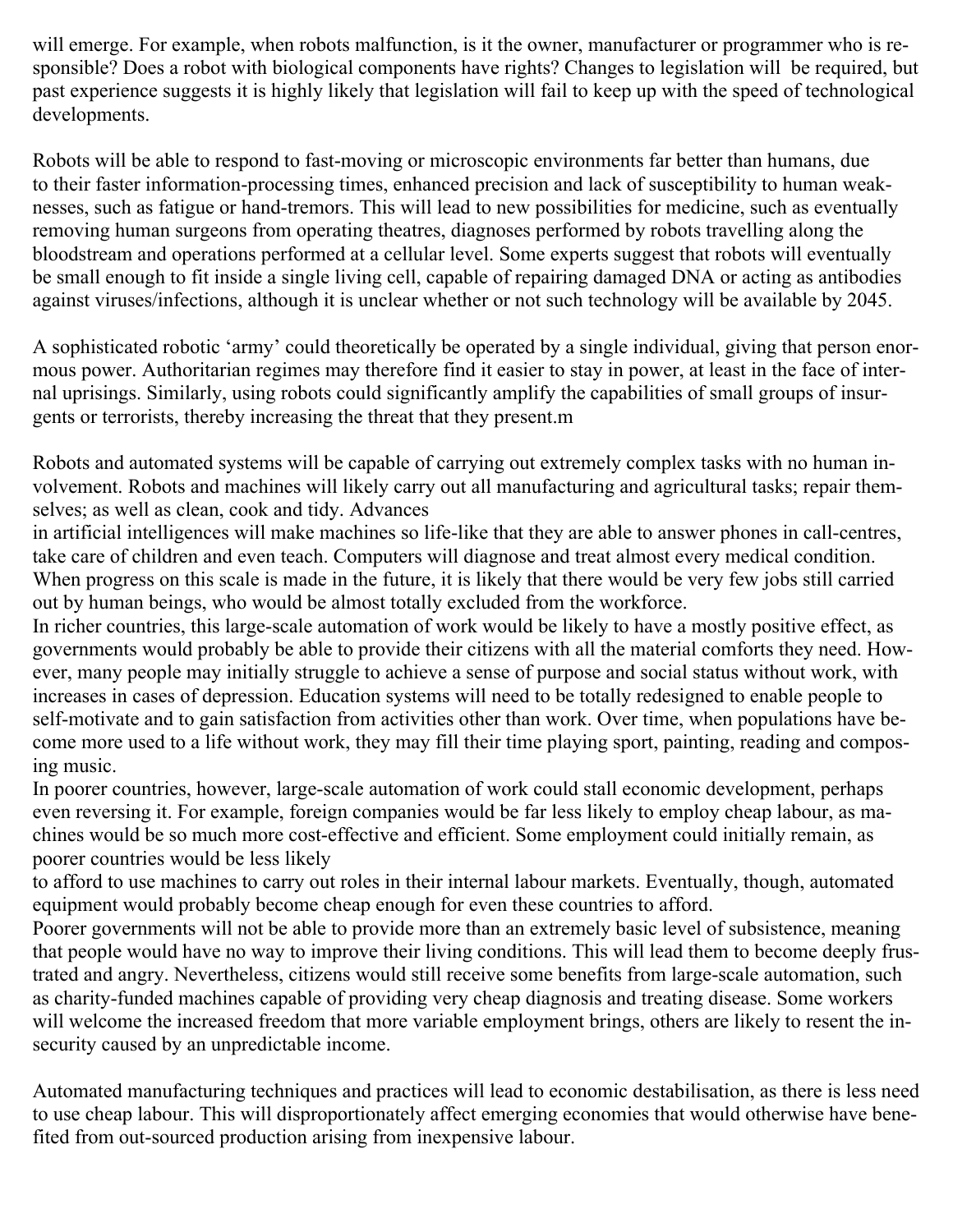Unmanned systems are likely to have an increasing role in combat, potentially transforming the way that wars are fought. Military decision-making is likely to remain a human preserve, at least in western countries, but it is possible that the actual fighting will no longer be a solely human endeavour.

The cost of unmanned systems will fall, while the ease of manufacturing complex items rises, making unmanned systems much more widespread and harder to regulate. Criminal and terrorist groups are likely to find it easier to gain, hold and use unmanned capabilities.

There is "unlikely" to be global legal and ethical agreement on the way in which military unmanned systems should be employed.

There may be public mistrust of, and resistance to, using unmanned systems (and robots in particular).

Mass protests and civil unrest could still develop, with 'anti-robot' movements becoming increasingly powerful.art slums: utopian or dystopian vision of the future? | Global Development Professionals Network | The pan dramatically increased. Without mitigating action, there could be a subsequent unsustainable increase in demand for food, water and housing.

The ABOVE Segments from the Global Strategic Trends can be found in pages 49 - 73 of the programme.

75

Corruption and money -

The potential for "corporate" corruption WILL increase as multinational corporations grow in prominence and economic reach.

Corruption will continue to exacerbate global inequality and conflict. By 2045, consistent attempts to curtail corrupt practices are likely to be made by national governments, international governing institutions, the private sector and non-state actors. Technology is highly likely to play a significant role in both enabling and combating corruption.

Responses to corruption - There is already an acceptance today that corruption needs to be addressed, but it is likely that by 2045 this will have become even more widespread.

Page 84 - UNSC Consensus - The DELPHI Technique using "consensus" will continue as the Tavistock Institute and Rand Cooperation's global meeting practices whereby trained and hired meeting facilitators will lead group think into predetermined outcomes and preplanned agendas will appear to have public buy-in - which they do not ...

Digital anonymity will be difficult if not impossible to maintain - The longevity of data storage means that there is an ever-growing record of people's activity, and attempts to avoid leaving a digital footprint will become increasingly difficult. The growth in the number of surveillance devices is increasing at a rapid rate and, unless individuals go to great lengths to avoid detection, it is likely that by 2045, a near-complete record of their movements could be built up by an interested party. Governments will increasingly exploit extensive databases and surveillance devices to monitor and curtail individuals' activities.

Human Augmentation - HUMAN ENHANCEMENT . . . PAGE 89 - 90

External and internal electro- mechanical devices are likely to enhance human physical performance. Future technologies WILL make it possible for people to radically alter their identities by using a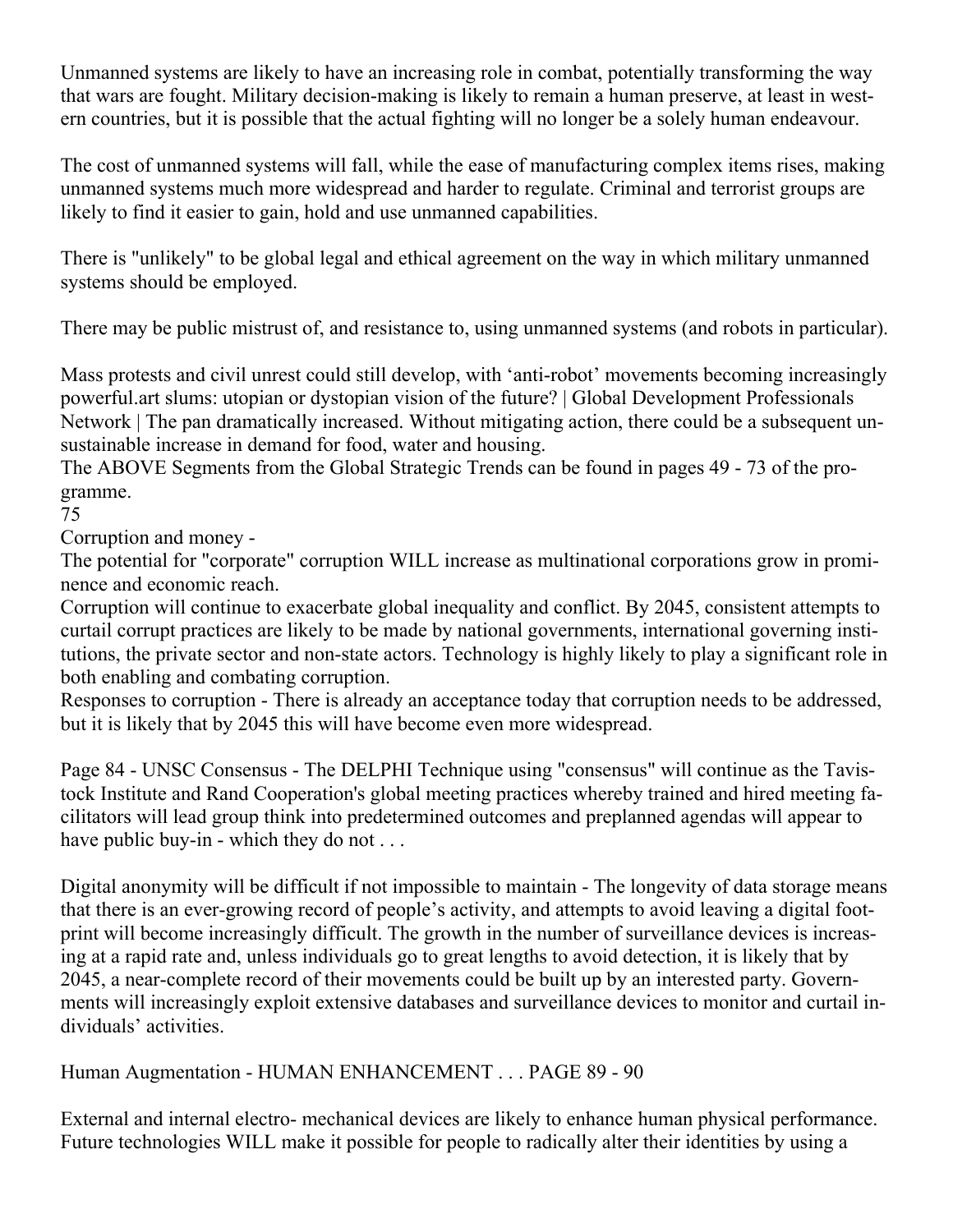range of physical and cognitive enhancements. The power and range of the five major senses will be significantly enhanced, often as a result of extending and applying developments made for medical reasons. Some developments are likely to require surgical implants, implying a degree of permanence – others will probably be temporary. However, it is difficult to speculate on the extent to which enhancing sensory perception will lead to improved interpretation of our surroundings. Some augmentations could provide signals from beyond our

normal sensory range. Despite its inherent adaptability, it is not clear how well the human brain will be able to process such data to produce useful information and analysis.

information to the brain, from external sensors such as cameras or sonar.20

New technologies will be able to extend our visual sense beyond the range of visible light into other parts of the spectrum. Implants designed to help restore sight provide an early indication of what will be achieved in allowing us to 'see' otherwise non-visible radiation. Our hearing will be significantly enhanced. Hearing aids are currently being developed that can choose and boost frequencies of interest which will enhance the ability to detect and understand speech in noisy environments. Similarly, improved understanding of how the brain can discriminate between individual smells in a mix of odours found in a typical room could provide the basis for developing future technology that will enhance our sense of smell. Even the tongue could be used as a novel pathway to conduct a range of sensory information to the brain, from external sensors such as cameras or sonar.

Advances in a range of disciplines, such as brain science and pharmacology, will increase our ability to influence emotional responses such as motivation, anxiety and fear – all of these affect individual performance in areas of considerable significance. Cognitive function may be enhanced either by machine interfaces or by using chemicals. Treatments, often developed to address mental health issues, will be widely used by healthy

people to augment or optimise cognitive performance, offering potential enhancement of many aspects of cognition, from learning and memory to wakefulness, attention and motivation.

External and internal electro-mechanical devices will enhance human physical performance. For example, powered exoskeletons already in development allow users to lift loads of up to 90kg without their performance being impaired, as well as reducing fatigue experienced when exercising. Prostheses are being developed that exceed the functionality of the limbs they replace and whose electronic control systems outperform the original. Brain- machine interfaces will allow direct control of prostheses, exoskeletons and systems remote from the body. Control of simple devices by thought is already a reality. (Note: Ted Talks)

Some Social and religious groups will not want to adopt to these new augmentations for ethical reasons. Equally, not all who wish to adopt these new technologies will be able to do so – the rich will almost inevitably have better access than the poor. Many of the technologies described above will almost certainly be expensive, leading to the prospect of poorer people being excluded from the benefits that technological enhancements may provide. Such inequality could lead to disaffection and instability when such groups perceive themselves as being marginalised.

Brain Computer Interface (BCI) -

Direct brain-to-brain communication will likely be achieved by 2045, transforming ways of working. The real- time transfer of behaviourally meaningful information between the brains of two rats has already been demonstrated, with rats successfully performing tasks that they had not previously attempted. Building on the progress that has been made with animals, the ability to move another's hand through non- invasive brain-to-brain interfaces has already been demonstrated. When extended to complex cognitive tasks, the approach of directly linking brains will be the basis for wholly new methods of decision-making, problem solving and planning. These methods will involve collaboration and using directly-shared knowledge and experience between humans (and potentially between humans and other species). OTHER SPECIES . .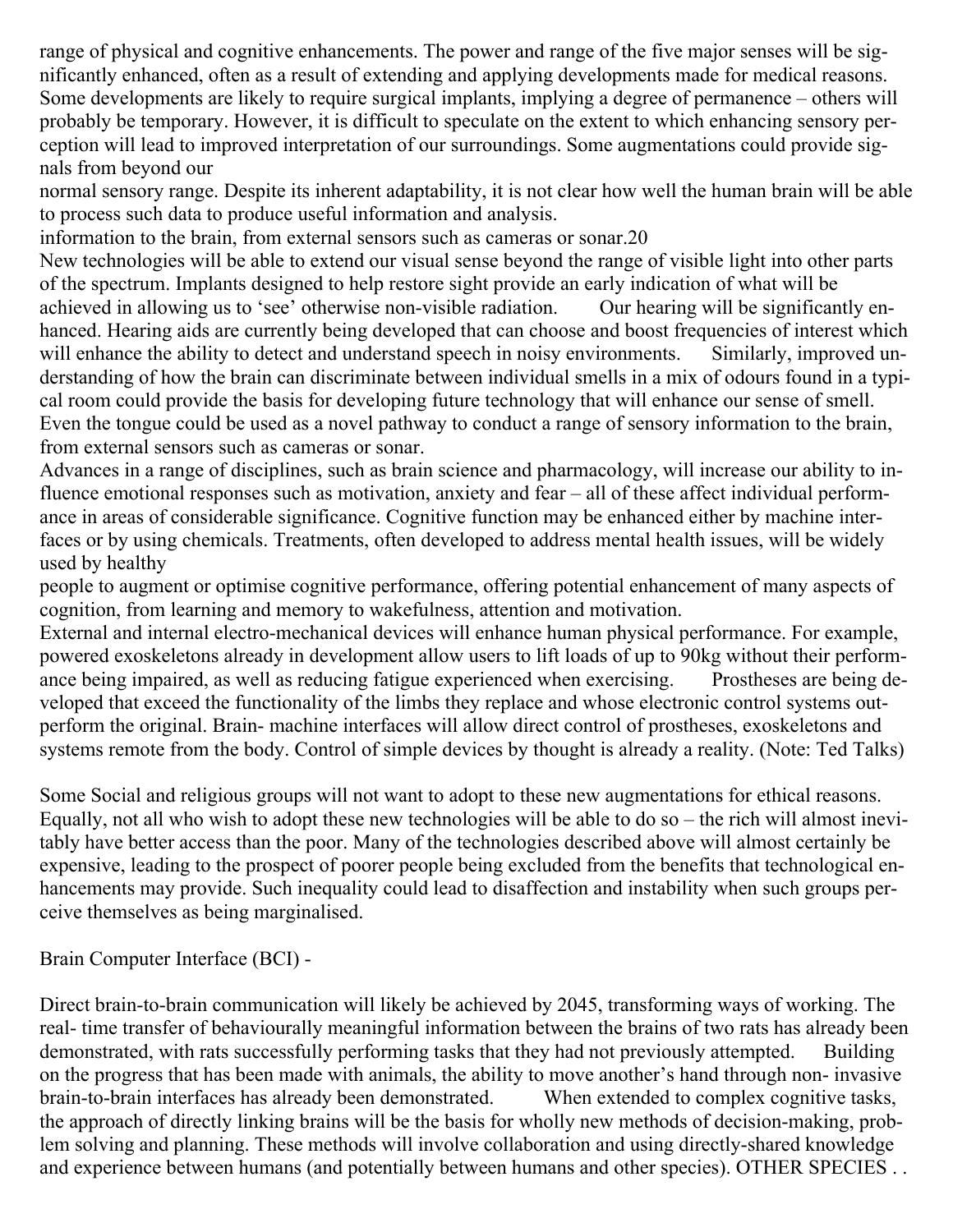As well as potentially transforming both sensing and decision-making, direct brain linkage could have profound implications for social interaction and for the notion of what it means to be an individual human being. As seen with current interaction with virtual environments, where high-use levels sometimes lead

to addiction, there would be powerful behavioural effects. Notions of individuality would be challenged, leading to questioning of loyalties and allegiances to organisations, as individual and group identities merge. By 2045, it is even possible that the sharp distinctions between people and machine will disappear.

Mind-controlled machinery will become much more sophisticated, with human brain-tobrain communication possible before or by 2045.

#### Future weapons

.

Increased levels of defence spending and continuing advances in technology will lead to a variety of new weapons being available by 2045. For example, laser systems are maturing, with vehicle and sea-based platforms already at advanced stages of trial. Directed energy weapons, such as lasers, are currently capable of discrete target discrimination, producing a focussed beam (or wider field) of electromagnetic energy or atomic radiation to cause disruptive or damaging effects to equipment and infrastructure. Such weapons may also be capable of delivering "non-lethal" effect on human targets at considerable distances. Increases in the number and sophistication of sensors (civil and military) will increase the accuracy of targeting, as well as making it increasingly difficult to hide people, machines or equipment. As people use electronic devices more frequently, the ability to target an individual by their 'digital signature' will become easier. The cost of sequencing an individual's DNA continues to fall, targeting an individual using their DNA will be possible before or by 2045. We could also see sophisticated environmental warfare, capable of spreading plant and human diseases by insects or insect-machine hybrids. Crops and cattle could be destroyed, as well as people being incapacitated or killed.

Globalisation, in particular the spread of technology, information and ideas, is likely to give an increasing number of people (both state and non-state actors) access to sophisticated and technologically advanced capabilities. This is likely to increase the opportunity for unconventional attacks on technologically sophisticated nations, including by terrorists.

The ABOVE Segments from the Global Strategic Trends can be found in pages 74 - 95 of the programme.

 $\_$ 

75

 $\frac{1}{2}$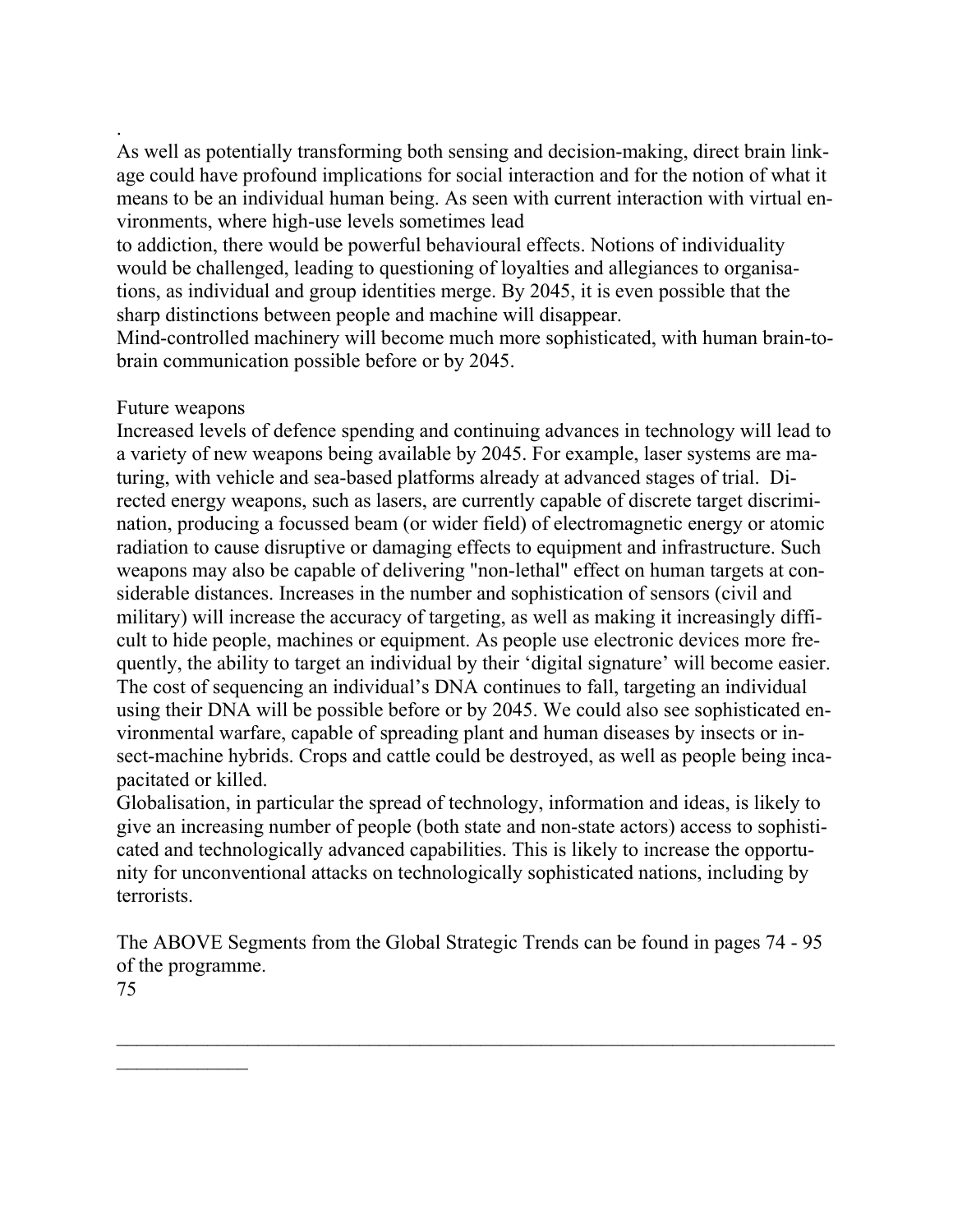Additional Notes from the Global Strategic Trends - Out to 2045 (These notations may repeat some of the notations above)

#### Corruption and money

If unchallenged, corruption is likely to continue to exacerbate global inequality and conflict. By 2045, consistent attempts to curtail corrupt practices are likely to be made by national governments, international governing institutions, the private sector and nonstate actors. Technology is highly likely to play a significant role in both enabling and combating corruption.

#### Page 4-5

Age and gender imbalances (Young people disadvantaged by the elderly)

Imbalances across regions and countries are likely to exacerbate existing political and social tensions. The global median age is increasing (although the rate of increase is slower in developing countries) with those aged 60 or over comprising the fastest growing population age-group. Indeed, by 2045, 750 million people are likely to be over 65 years old. For those countries with increasingly elderly populations, requirements such as public pensions, health services and long- term care are likely to be ever-more pressing – priorities which could reduce defence spending in most affected countries. Some developing countries do not provide welfare and will not be directly affected by this trend. A declining working population coupled with increasing welfare costs are likely to lead to the retirement age increasing (as has happened in some developed countries). For some governments, a rising welfare burden is likely to lead to them re-evaluating how they provide social welfare.

In societies with an ageing working population, older people are likely to hold an increased proportion of positions with authority and influence which, if not managed effectively, could disenfranchise the younger generation. Compounding this, young people may feel frustrated at the increasing cost of supporting a growing elderly population, particularly if they believe they have been disadvantaged by their elders.

#### page 6 Migration

Migration is likely to increase or, at least, remain constant. In 2005, 191 million people lived outside their country of origin. Today there are 232 million (this figure already "exceeds" our earlier assessment in the 4th edition of Global Strategic Trends). Those countries attempting to limit immigration are likely to be only partially successful. In preceding decades, migration has been characterised by people moving from Asia and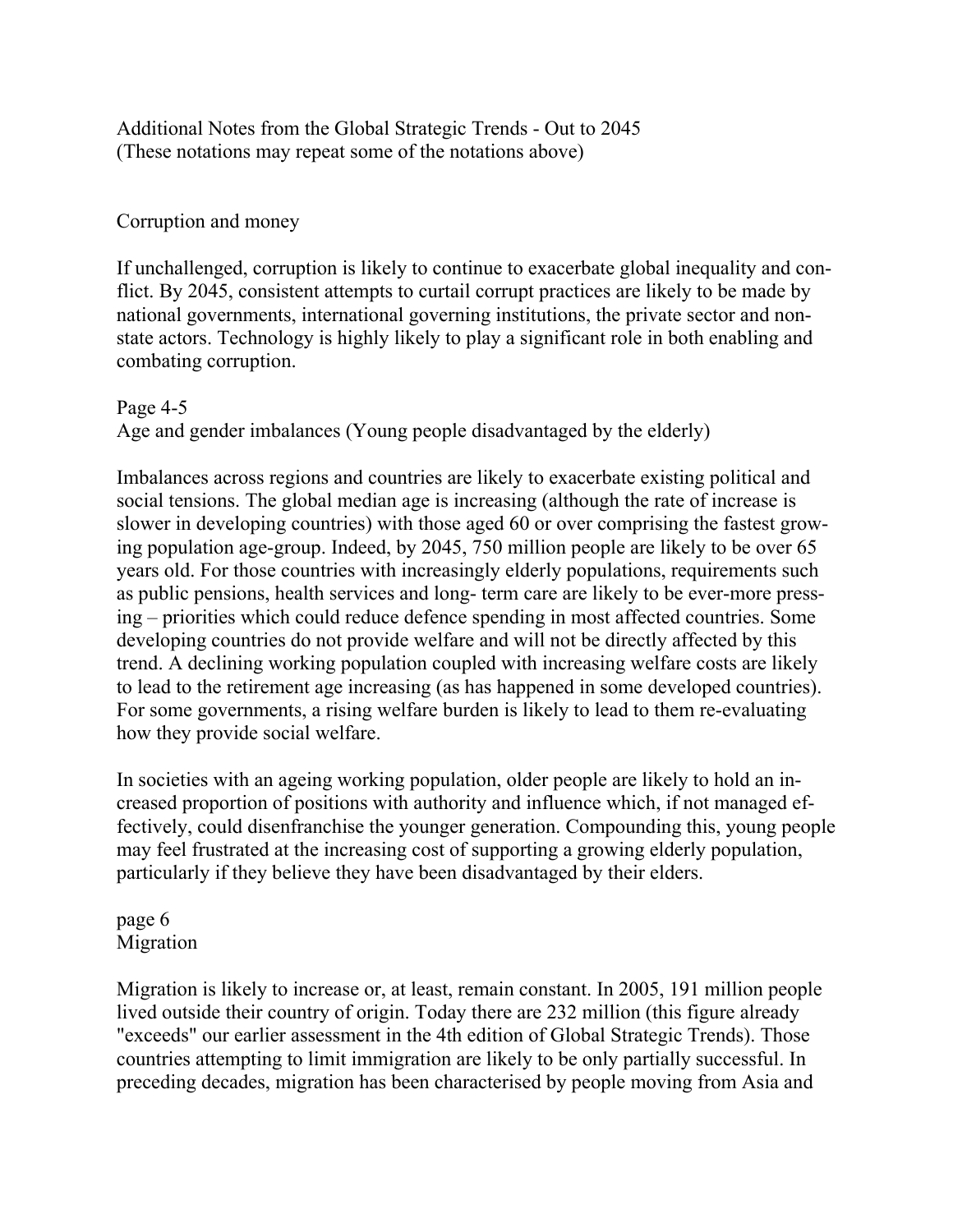Africa to Northern America and Europe.

During 2010-2050, the number of international migrants to developed countries is likely to be about 96 million, whereas the excess of deaths over births is projected to be 33 million, implying total net growth. The main estimated net receivers of migrants are likely to be the US, Canada, UK and Australia, while the main estimated senders are Bangladesh, China, India and Mexico. Without immigration, the population in most developed countries is highly likely to reduce. Those developed countries that do see population growth, therefore, will almost certainly see an increase in the size and importance of their ethnic minority communities.

### Page 7

Climate change is likely to drive some people from areas that are particularly badly affected, although not everyone who wishes to leave is likely to be able to do so. Millions of people may be 'trapped' in vulnerable areas because of the high costs of migration, unable to raise the capital needed for moving away.

### A growing consumer class

A rapidly growing consumer class (those who spend more than ten US dollars a day) will almost certainly be a key driver of the global economy. By 2030, this group is likely to grow to more than five billion from two billion today, while the proportion of consumers who are European and North American is likely to shrink from 50% today to just 22%. Rapid growth in many Asian countries, particularly China and India, is shifting the economic centre of gravity south and east.

#### Page 13

There could be an increase in trafficking and slavery by 2045, although the trend may be mitigated by improved surveillance technology and international cooperation. Defence and security implications

■■ Many of the world's defence and security organisations are likely to incorporate specific gender equality targets.

■■ Increasing numbers of women are likely to have front-line combat roles in armed forces worldwide, mirrored by growing number of females participating in armed resistance movements and terrorist groups.

■■ Sexual violence will almost certainly continue to be a feature of conflict and state violence. Used as a weapon of war, sexual violence can be a significant factor in instability. However, countries and their armed forces are likely to face greater international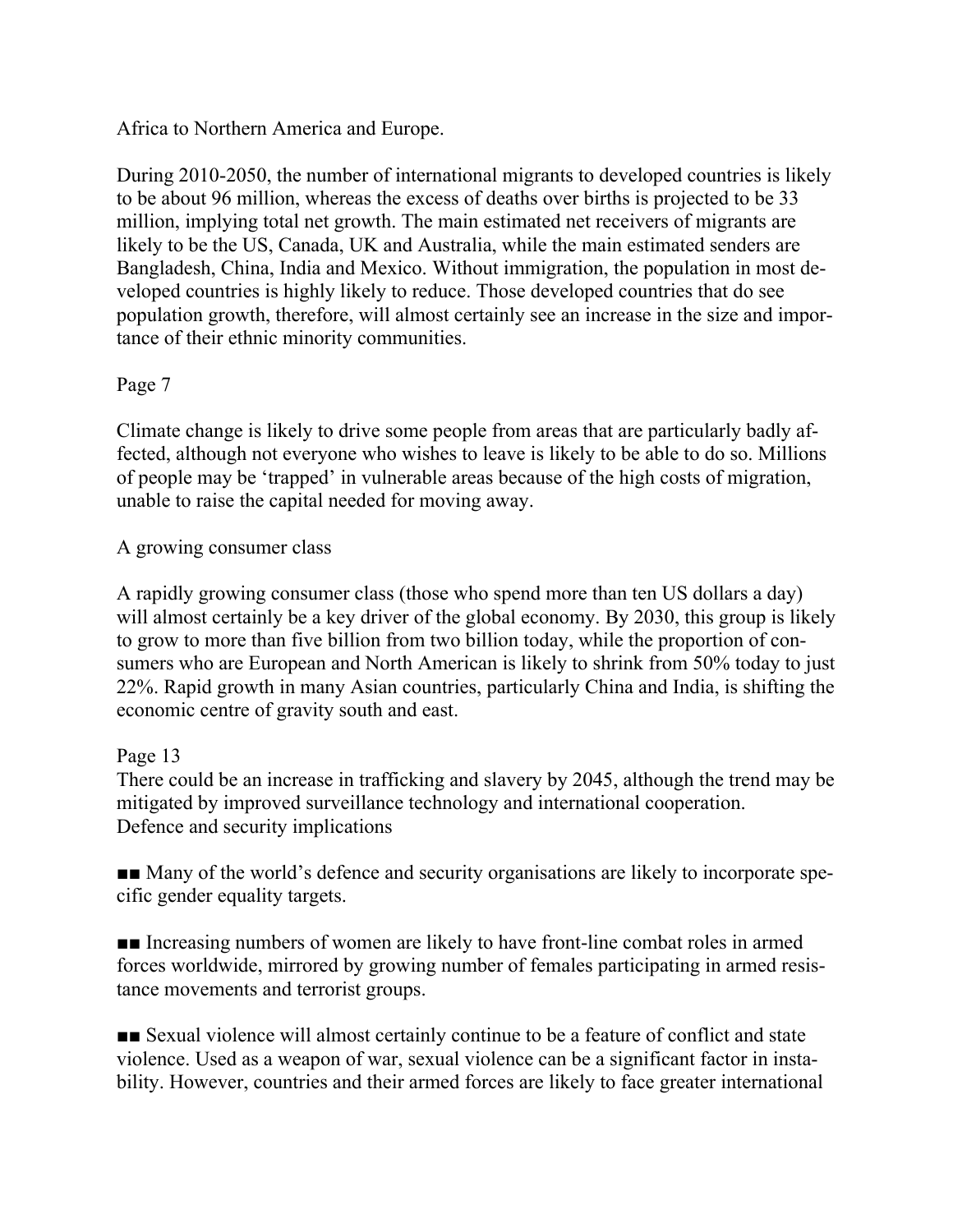scrutiny and legislation against such activities.

#### Page 16

From rural to urban (Historic Buildings are Obsolete Infrastructure) . . .

By 2045, the proportion of people living in urban (city) areas is likely to have increased from a little over 50% to around 70% of the world's population. Urbanisation will probably increase most rapidly in the developing world. Of the 23 cities expected to have ten million or more inhabitants by 2015, are likely to be in developing countries. The greatest increases in urbanisation are likely to be in Asia, with between 250 and 300 million people likely to move from rural to urban areas over the next 15 years in China alone. Although those who remain in rural areas may experience "increased isolation" as rural populations decline, technological advancements are likely to enable better communication and remote working. Managed successfully, urbanisation could stimulate economic growth. In part, due to the exposure of new ideas and the accessibility of goods and services, it may also act as a spur for civil activism and improve the quality of life for many. While older cities are likely to have established links to resources, new cities may enjoy an infrastructural advantage – they will be able to build transport and communication networks suitable for modern vehicles and ways of working, without the constraints of historic buildings, narrow streets and obsolete infrastructure.

By 2045, there are likely to be around 280 megacities (cities with more than 20 million inhabitants4). Many of these could be agglomerations spanning administrative, and in some cases national, boundaries thereby driving integration and changing governance structures. Europe, for example, may have more than 20 major agglomerations by 2045 – the German Ruhr region, much of the Netherlands and Belgium could become a single gigantic urban area. The taxation rights of some major cities could make them major regional or international actors.

Urbanisation often results in increasing requirements for energy (particularly electricity), which could be a source of considerable tension unless it is provided in a sustainable way. Once people have access to energy, they are likely to always expect it. Some cities, in both developed and developing countries could fail (for example, becoming bankrupt or seeing a breakdown in law and order) – potentially becoming security issues. Correctly managed, though, urban growth could generate greater prosperity and higher tax revenues, potentially offsetting some of these more negative aspects.

Because of their concentrated populations, when disasters (whether natural or manmade) strike cities, large numbers of people are affected. Many of the biggest cities, a number of which are vital to the global economy, are situated in coastal regions which could face more extreme weather events and be vulnerable to rising sea-levels. Furthermore, because of inadequate sanitation, slums could be susceptible to communicable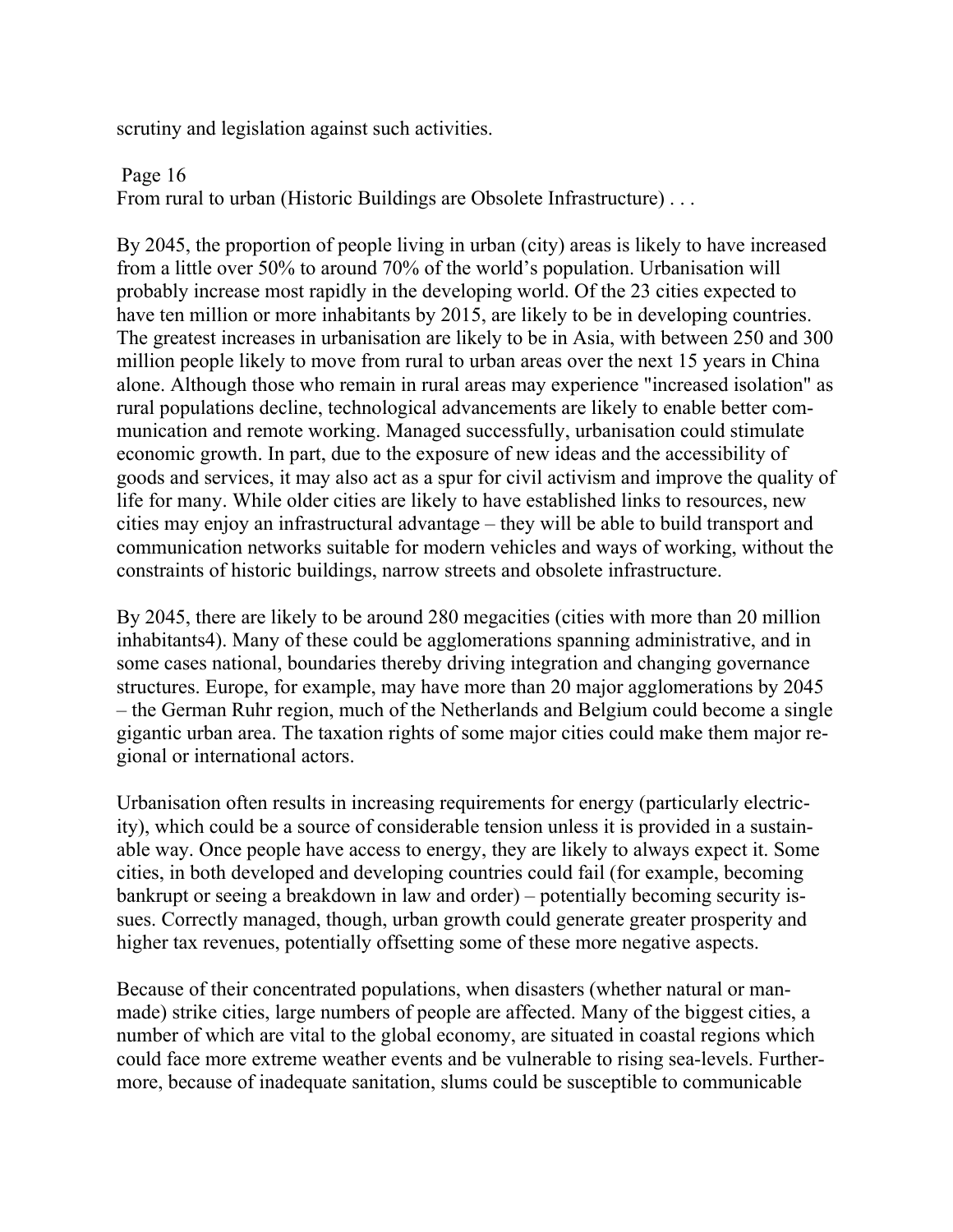diseases – which could then spread globally because of increased connectivity between cities.

Page 18 Water

Even at current population levels, supply of fresh water is, arguably, insufficient. Factors such as population growth, increasing demand from industry and agriculture, and reliance on unsustainable water sources (such as aquifers) are likely to mean that many people may not have reliable access to adequate supplies of water. By 2045, global agricultural water consumption could increase by 19%, with global fresh water demands likely to grow by 55% in the same period. Estimates of those suffering from water shortages today vary between 450 million and more than 1.3 billion people. Without mitigation, by 2045 or sooner, around 3.9 billion people – over 40% of the world's population – are likely to be experiencing water stress. This represents a significant increase on the estimated 2.6 billion people suffering water shortages in 2000.

The poorest people often have extremely limited access to fresh water. Someone living in a slum may only be able to access about five to ten litres daily, while a middle- or high- income individual living in the same city may use about 50-150 litres per day. An estimated 2.2 million people die every year from diseases that cause diarrhoea because of inadequate water and sanitation. This is still likely to be problematic by 2050, when 1.4 billion people (mainly living in developing countries) are unlikely to have basic sanitation. Efforts to improve safe water supply and health-care access have succeeded in reducing deaths from diarrhoea, but these gains may be thwarted as the number of people living in slums increases, while environmental change places further stress on fresh water availability. However, there continues to be advances in water desalinisation technology, as well as activity to reduce water waste and improve water utility. Improvements in waste treatment and purification technologies offer hope that in the future more water could be reused or recycled.

A shortage of water could lead to countries (and communities within them) diverting water for their benefit to the detriment of others. Many water resources are shared by more than one country – 263 river basins and 269 aquifers are shared by two or more countries, and 21 rivers and four aquifers cross the boundaries of more than five countries. As demand for water intensifies, it could lead to conflict. Some experts argue that water scarcity drives closer cooperation and, despite tensions, no modern state has ever declared war on another solely over water. But there are a number of reasons why violent conflict over water may occur by 2045 or sooner. For example, global demand is likely to increase while supplies of fresh water dwindle, yet water management issues are likely to become increasingly complex. The effects of environmental and climate changes will also probably become more severe in many locations, potentially out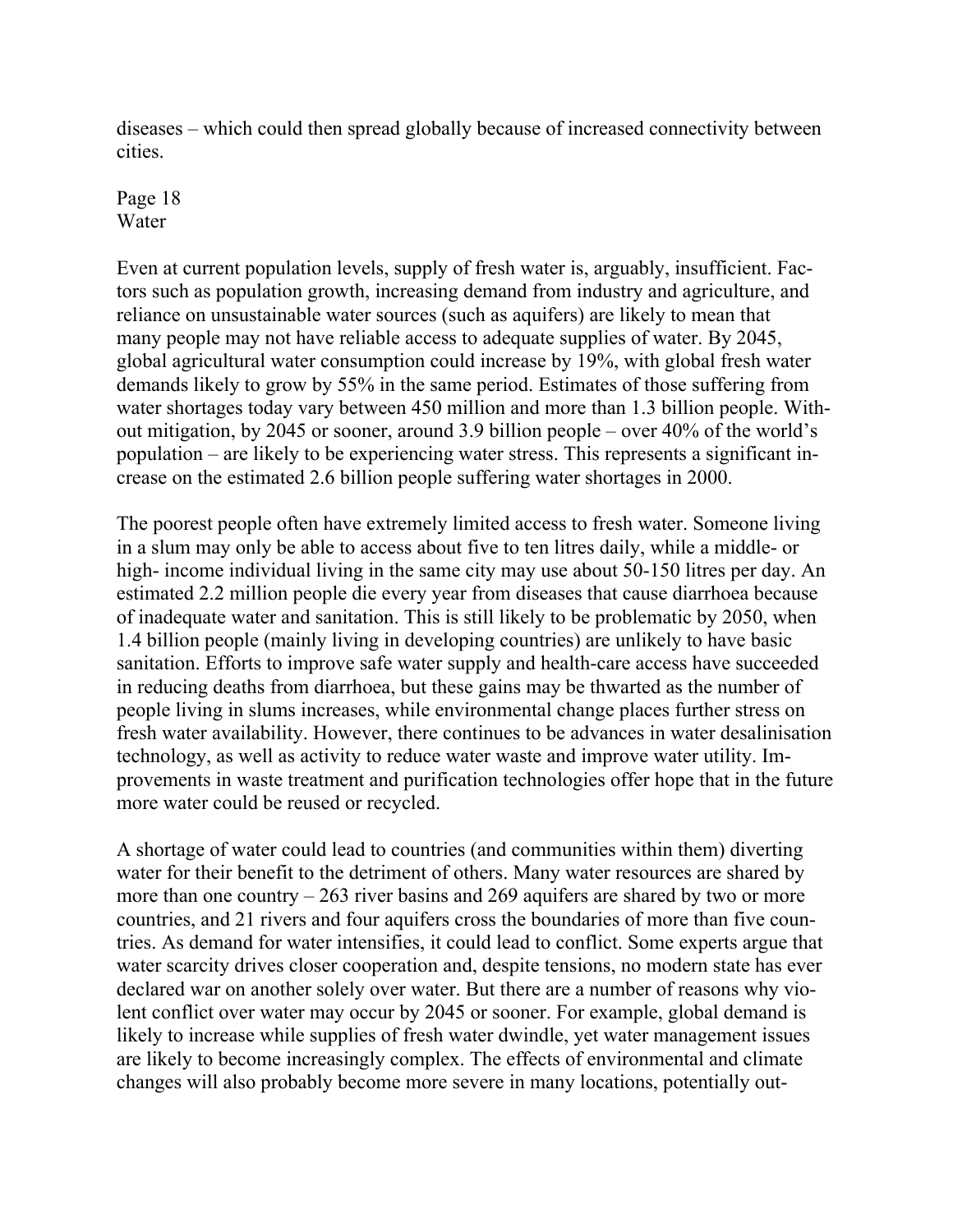weighing any beneficial consequences.

Page 22 Food

By 2045, food production is predicted to have increased by nearly 70%, to feed a larger and more demanding population – and it is possible that demand could outstrip supply. Some types of consumption are likely to grow particularly strongly. As affluence grows in the developing world, the demand for more protein-rich diets is also likely to increase. China, for example, has seen meat consumption increase by 63% between 1985 and 2009, and this trend seems likely to continue. Pollution and soil erosion are likely to adversely affect agricultural land . . .

Growing use of nuclear energy raises the possibility of fissile material being obtained by non-state actors as well as states operating outside international laws, potentially causing security threats.

Page 23 Growing US energy independence

A key change to the global energy market by 2045 is likely to be growing US energy independence, driven by recently adopted novel oil and shale gas production techniques such as 'fracking'. If the current increases in production continue, the US looks set to become the world's number one oil producer by around 2020 and a net exporter by 2030,

Page 28 Resource protectionism

Increased demand for critical materials – which could include oil and water – has seen governments adopt protectionist measures to boost revenues and secure access to resources. These practices are likely to endure out to 2045. Anti-competitive behaviours such as expropriation of foreign companies, export restrictions, cartel-pricing behaviour, 'land acquisition' or high taxation are forms of resource nationalism designed to restrict international supply. For example, potash (used in agriculture) is increasingly subject to government-to-government trade deals rather than being traded on the open market. Rising demand for, and concerns over, access to rare earth elements could continue to motivate countries in trying to develop or secure their own sources of supply, bypassing international markets. While running out of these materials is unlikely within the 2045 timeframe, reliability of supply could be an issue because they are only mined in a very small number of countries (for example, China produces 86% of all rare earth elements). If one of those countries restricted supply, it would be likely to have a significant impact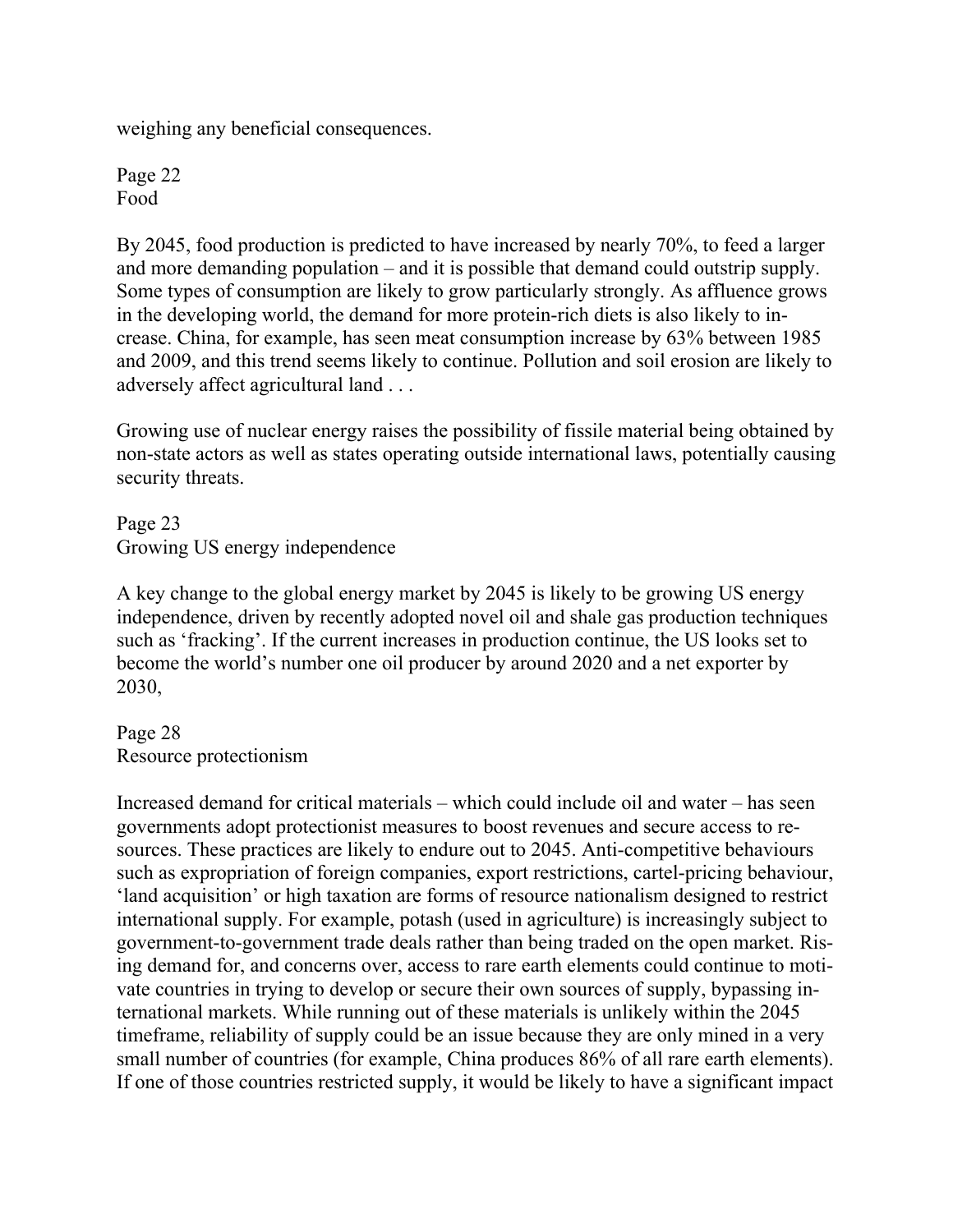on availability and price. However, such action is not without its costs. Unpredictable and retro-active policy changes to protect resources can, for example, lead to a drying up of foreign investment or customers.

Page 29

Defence and security implications

■■ Competition over some resources is likely to intensify and exacerbate existing political and security tensions, potentially acting as a catalyst for intra-and inter-state conflict.

■■ Demand for food may outstrip supply, leading to a rise in costs. Food shortages could lead to sharp price spikes, which could result in instability in those areas unable to absorb the increase.

■■ Climate change could contribute to increasing incidences of crop failure, potentially causing disruption to global food supplies.

■■ Growing use of nuclear energy raises the possibility of fissile material being obtained by non-state actors as well as countries operating outside international laws, potentially causing security threats.

■■ A reduced requirement for Middle Eastern oil by the US, coupled with a shift in the Middle Eastern markets toward Asia, could bring the US commitment to defence of Middle East export routes into question. However, US involvement in the Arabian Gulf is unlikely to alter significantly. But the US may look to other countries, including China and the EU, to play a greater role in security provision in the Middle East.

#### Page 30

A growing population will demand more food and water, increasing the strain on the environment out to 2045. As centres of population cluster in vulnerable areas such as coastal regions, the consequences of adverse weather are highly likely to be felt more keenly. By 2045, climate change is likely to have more noticeable effects. Without mitigation, rising sea levels will increase the risk of coastal flooding, particularly in regions affected by tropical cyclones. Droughts and heatwaves are also likely to increase in intensity, duration and frequency. Some of these events could precipitate natural disasters which, because of the interdependencies enabled by globalisation, may have consequences far beyond the site where the disaster occurs.

People and the environment

Human activities are likely to continue to have an impact on the environment. The proc-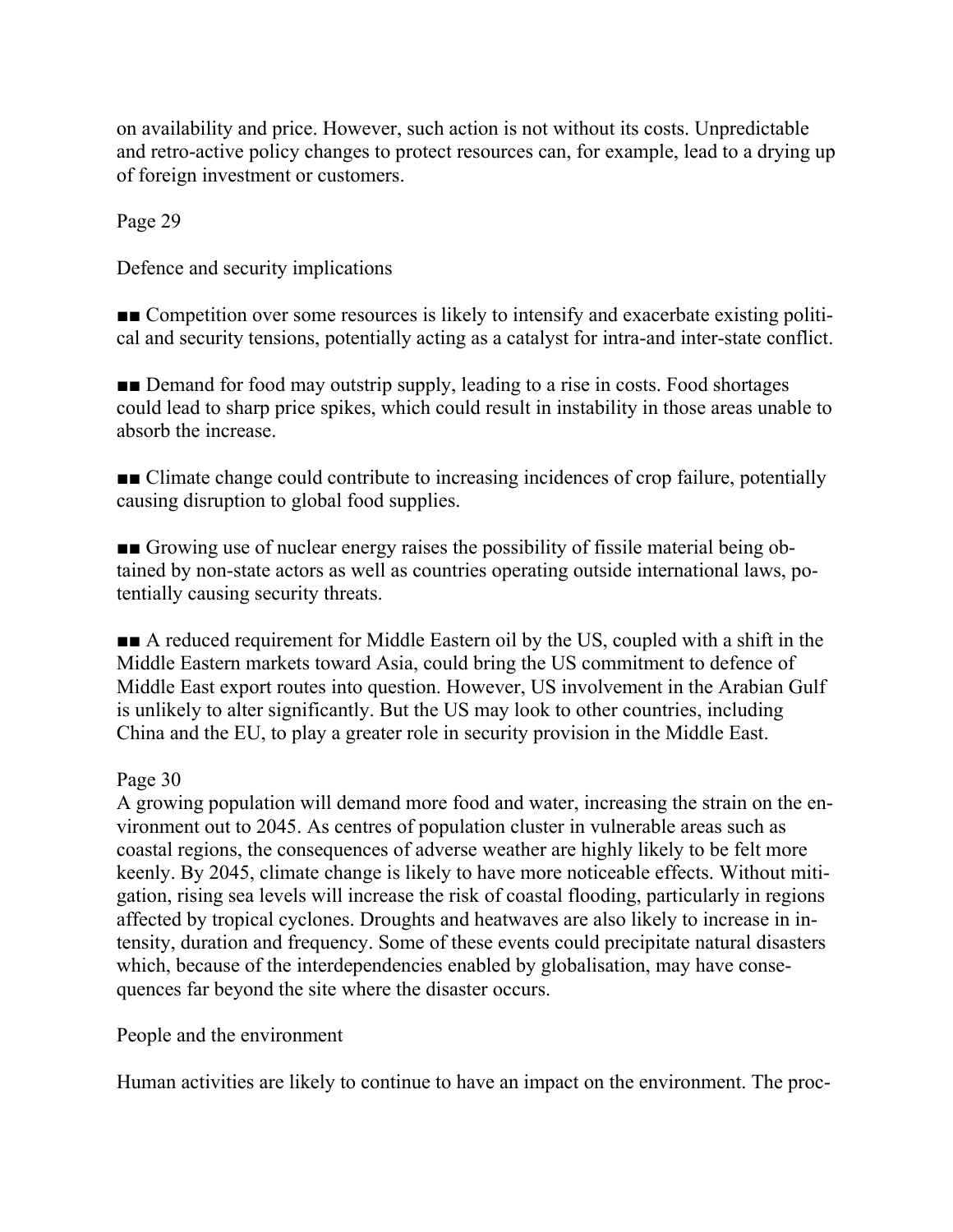esses of urbanisation, deforestation, industrialisation, agriculture and fishing have damaged the natural environment. By some estimates, pollution and soil erosion have led to as much as 25% of available land being degraded. Similarly, over-fishing and pollution have reduced the amount of food that can be harvested from the oceans. However, more sustainable farming and fishing methods and better industrial and urban practices could mitigate these adverse effects.

#### Climate change

Inertia in the climate system means that historic greenhouse gas emissions will almost certainly affect the climate for the next few decades, regardless of any mitigating action taken. By 2045, average global temperatures are likely to have increased by approximately 1.4°C above levels recorded at the end of the 20th century. Without concerted action, it is unlikely that it will be possible to prevent global average temperatures rising more than 2°C above pre-industrial levels. Although there may appear to have been no significant increase in temperatures over the last 10-15 years, periods of slow-down and speed-up in global temperature trends have occurred before, and are likely to occur again. Energy which would usually manifest as a rise in surface temperature is also being absorbed elsewhere in the Earth system, primarily in the oceans. Observations of ocean heat content and of sea-level rise re-enforce this conclusion.

#### Page 32

Without meaningful effort to secure global consensus on the scale of the problem and how it should be tackled, it will almost certainly be challenging to limit global temperature increases. By the end of the century, the Earth's climate is likely to be substantially warmer and different from today's. A large body of scientific evidence indicates that climate change is mostly being driven by human-caused greenhouse gas emissions particularly carbon dioxide (CO2) from generating poser. While the proportion of CO2 emitted by developing countries (particularly India and China) is likely to increase significantly out to 2045 without mitigating action, on a per capita basis, most developed countries' emissions are likely to remain higher than those of most developing countries.

Abrupt events (or tipping points) such as the failure of the Indian monsoon, changes in large-scale ocean circulation (for example a weakening of the Gulf-stream), substantial melting of the Greenland ice sheet and the release of large quantities of methane from the ocean floor are possible. All could cause major global disruption, although it is not possible to quantify the likelihood of these events occurring by 2045. Heat waves and extremely hot days are likely to become more frequent and intense, as are droughts, while instances of extreme cold are likely to reduce. It is also probable that instances of intense rainfall will increase and that extra-tropical storms move pole-ward.

Historically, the flooding in Pakistan in 2010 displaced an estimated 20 million people,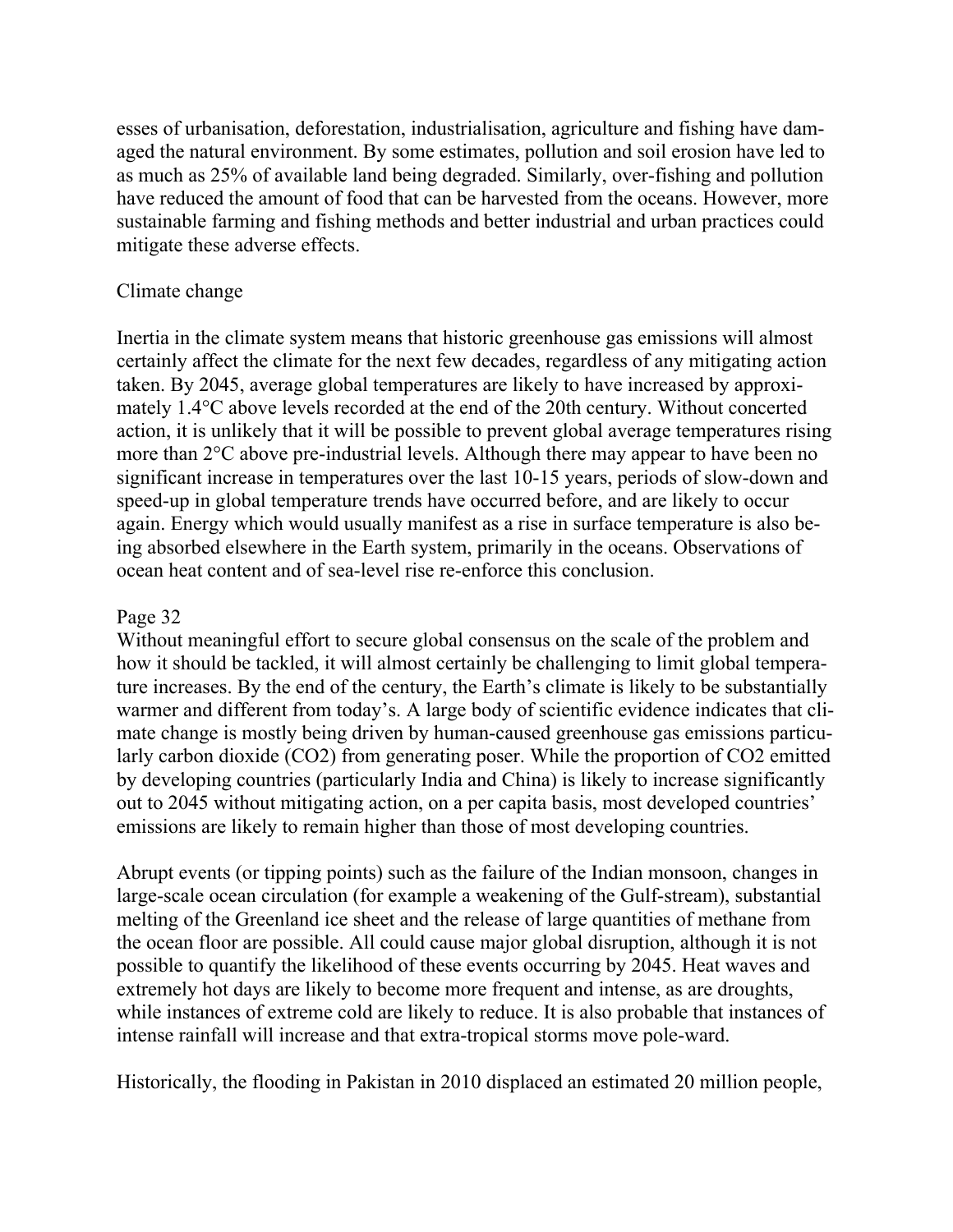and damaged 1.6 million homes. Similarly, some experts believe that a 2.5cm rise in sea levels would displace 50 million people in the coastal regions of India. The economic impact of extreme events is uncertain, but losses per event from 1980-2010 ranged from a few billion US dollars (USD) to over US\$ 250 billion in 2005 following Hurricane Katrina. It seems likely that developing countries will feel the economic impact of climate change particularly sharply, as they are unlikely to have the resources to mitigate its effects as successfully as more developed countries.

The Arctic is likely to see significant change with the melting of sea-ice opening up new routes across the Arctic Ocean during the summer months. Reduced summer sea-ice may present opportunities as new trade routes and areas rich in natural resources open up for exploitation. Thawing permafrost could make transportation to and from Arctic oil and gas facilities problematic as ice roads turn to marsh, particularly in Siberia. The softening of the ground is likely to make new areas suitable for agriculture.

Page 33 Rising sea levels

Global sea-levels are likely to rise by between 0.32–0.38 metres by 2050, although larger increases cannot be ruled out. The effects of sea level rise will not be uniform across the globe and there will be regional variations which affect the vulnerability of certain coastal regions. Currently, between 270 and 310 million people are believed to be at risk of coastal flooding. By 2045, a growing number of low-lying islands could be at risk of near total submersion – displacing entire communities. Without measures to mitigate and adapt to the effects of sea-level rises, by 2045 there could be between 80 and 130 million more people at risk from flooding, three-quarters of them in Asia.

#### Page 34

Around 20-30% of plant and animal species could be at high risk of extinction due to climate change . . .

#### Water

Future water stress is likely to be mainly driven by socio-economic factors. The frequency, intensity and duration of droughts in many parts of the world are likely to increase. Climate change is likely to contribute to longer-term changes in water availability, particularly in areas dependant on glacier melt-water. The continued melting of glaciers could increase freshwater availability out to 2045, but may bring with it an increased risk of localised flooding. In the longer term, as glaciers melt, the inter-annual reliability of the supply of water in glacial rivers will be affected. Changing rainfall patterns may mean declining water availability for some, and an excess for others.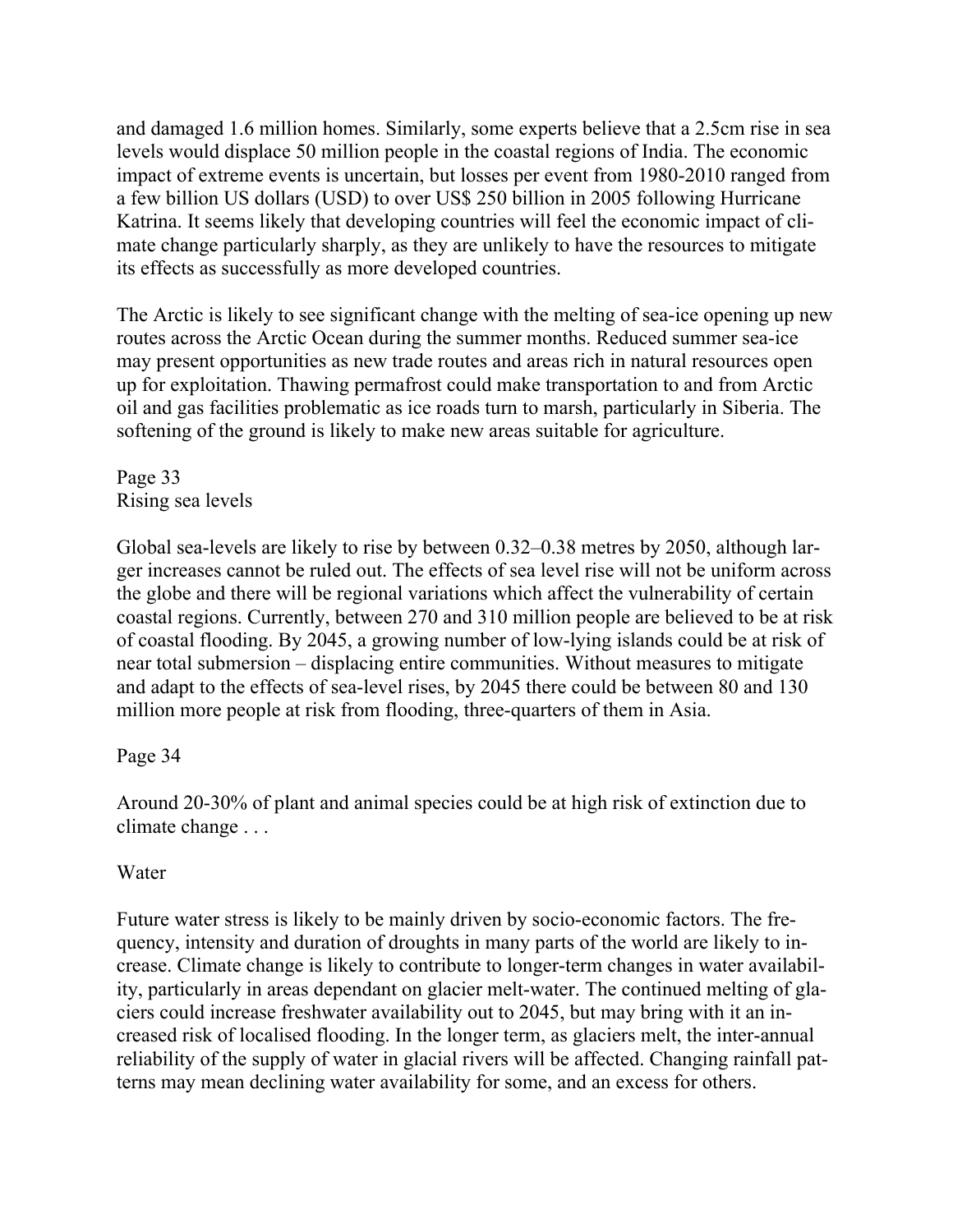### Marine life

Marine ecosystems are expected to undergo substantial change by 2045. For example, numerous studies suggest that the increasing acidity of the ocean (due to greater absorption of carbon dioxide) will have harmful consequences for calcifying organisms such as coral reefs and many species of shellfish. Around inland and coastal areas, changing patterns of freshwater runoff, droughts, floods, increasing temperatures and rising sea levels could all have a significant negative effect on fisheries and aquaculture. Inland fisheries are particularly vulnerable to low water levels, changes in spawning grounds, water extraction and modifications to river courses (such as the construction of dams). Freshwater runoff could reduce the salinity of seawater, adversely affecting fishing grounds and coral reefs. Aquaculture depends heavily on adequate water exchange and is vulnerable to temperature extremes and storm damage, particularly in coastal areas.

### Biodiversity

The impact of pollution, habitat destruction and climate change will almost certainly have a profound effect on wildlife. Some species are likely to adapt to the changes in their environment but many may not be able to. More species will almost inevitably become extinct, with the OECD's projections indicating that terrestrial biodiversity could decrease by up to 10% by 2050.20 The UN assesses that biodiversity loss has been more rapid in the last 50 years than in any other period in human history, a trend that some commentators suggest shows no sign of slowing. Around 20-30% of plant and animal species could be at high risk of extinction due to climate change. Reduction in biodiversity decreases the natural environment's resilience when adapting to change, since genetic diversity is the raw material for evolution.

A reduction in biodiversity could also lead to the loss of organisms that keep pest and disease species in check. There may also be significant economic consequences to biodiversity loss, with some suggestions that the annual cost to the global economy is between US\$ 2bn and US\$ 5bn. Reduction in biodiversity may also place food supplies at risk. At present, four crops (rice, wheat, maize and potato) provide more than 60% of global food energy. Relying so heavily on such a small number of crops means that, if growing conditions change (due to drought, increased temperatures or flooding, for example), we may not have sufficient genetic variety to be able to breed crops to cope with these environmental stresses.

Page 35 Agriculture

The impact of climate change on agriculture is complex and region-dependent. Adverse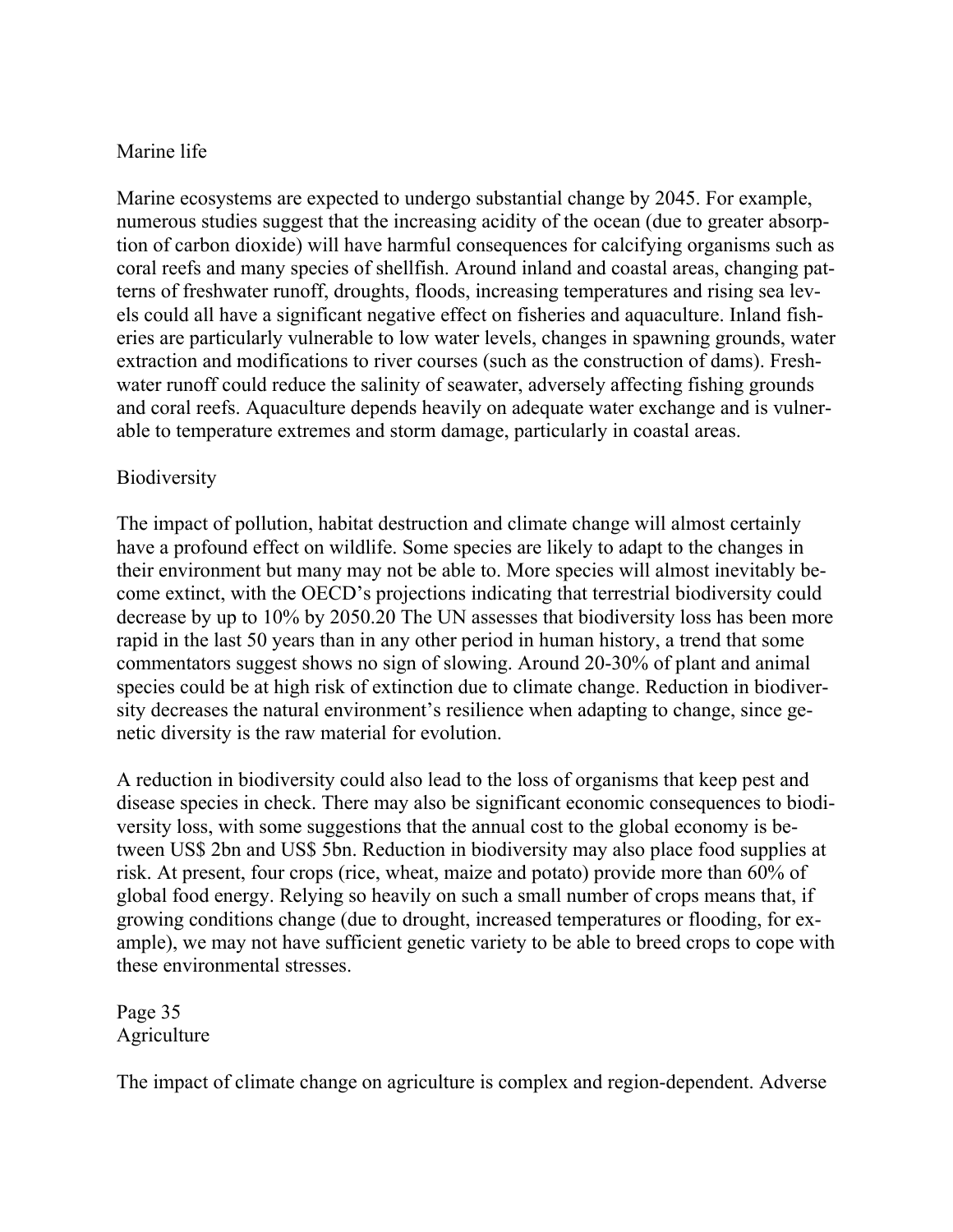impacts (for example, heatwaves, droughts, storms and flooding) are expected across tropical regions and much of the Mediterranean basin. Higher latitudes are likely to experience a range of both positive and negative impacts (such as changes in water availability, heat stress , increased growing seasons and decreases in the occurrence of frost damage).

Indirect impacts of climate change – wildfires, land degradation, pests and diseases, extreme rainfall and sea- level rise – could have significant effects. For example, it is currently estimated that each year 10-16% of the total global harvest is lost to plant diseases, and climate change could increase this figure by 2045. Nevertheless, a great deal of the world's agricultural potential is unused or under-used. If this 'yield gap' could be closed, perhaps by technological improvements, GM crops and improved methods of agriculture and farming, the trend towards a decrease in food production could be slowed or reversed. Even using current technology, the potential exists to increase production by up to 40%.

About 60% of the workforce in developing countries (around 1.5 billion people) is employed in agriculture, livestock, fisheries and tourism. While the proportion of people working in these areas is expected to reduce (not least due to increased urbanisation), many are still likely to depend on the health of the natural environment for their livelihoods and may therefore be particularly vulnerable to the effects of climate change and environmental degradation. Degraded and threatened environments are likely to lead to affected communities migrating – with potentially destabilising consequences.

#### Page 38

Reducing greenhouse gas emissions is likely to be the most important means by which climate change is managed – although out to 2045 it appears likely that the drivers of greenhouse gases will continue to increase. Inertia in the climate system means that warming would continue even if emissions were cut to zero tomorrow. Catching greenhouse gases before they are released into the atmosphere through techniques such as carbon capture and storage could play a vital role in reducing climate change – particularly while fossil fuels remain a major energy source. Although at an early stage of development, and with questions remaining about whether they could operate on a large scale, more advanced carbon capture technologies have the potential to convert carbon into useful products such as plastics. At a local level, constructing flood defences, altering agricultural practices in light of changing weather patterns and implementing water conservation measures are likely to be the primary means of adapting to the effects of climate change.

#### Page 57

Alongside privacy issues, it is also likely to become harder to go 'off-line'. Those who do may even find that they have made themselves more conspicuous by their absence.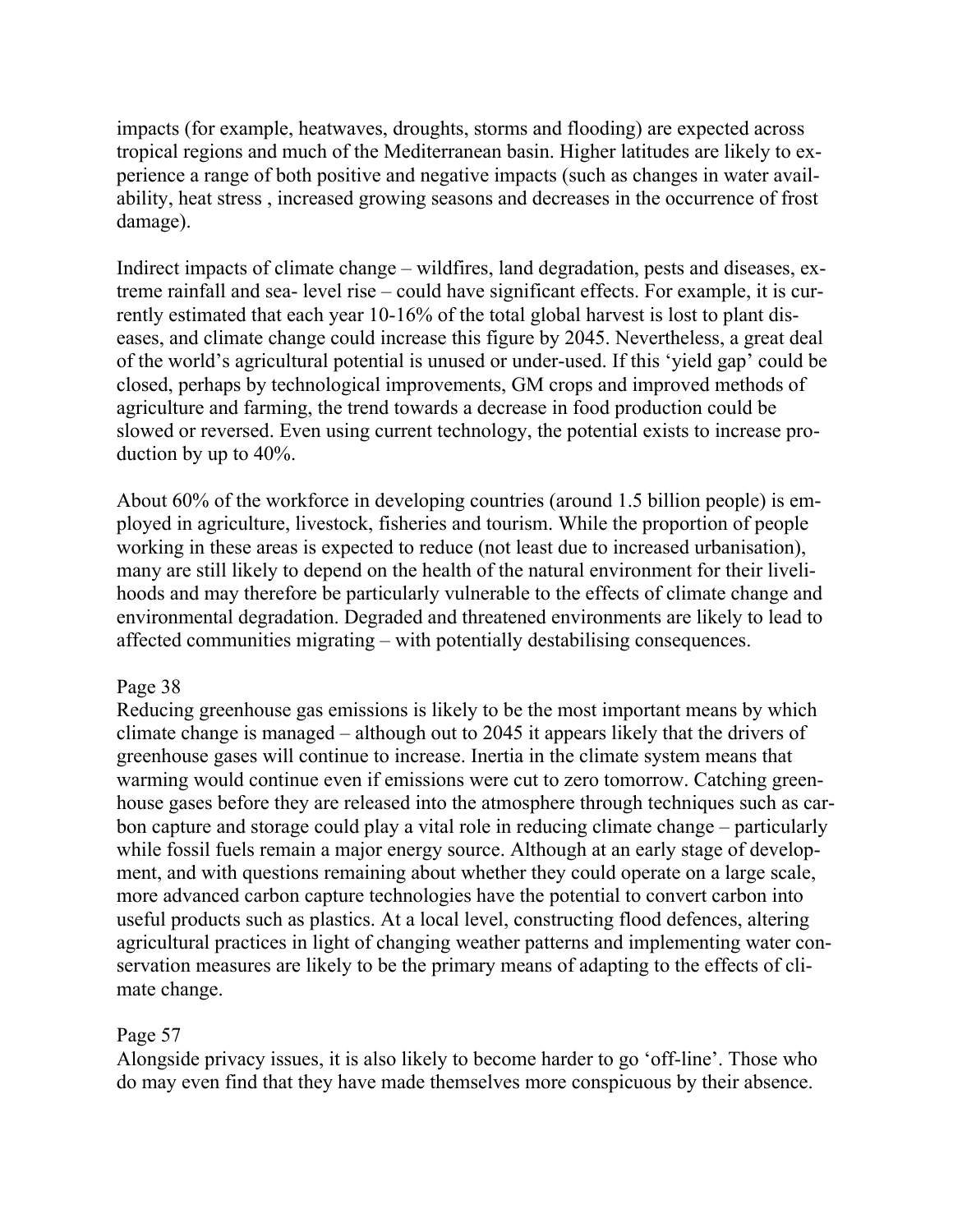### Page 54

Information

Revolutionary advances in how we acquire, store and analyse information, together with dramatic increases in computer processing power, are likely to give us the ability to predict accurately a wide range of phenomena, from crime hot-spots to the effects of climate change. As everyday objects are increasingly connected to the Internet, this vast network of sensors is likely to gather data on more aspects of our lives and the environment, making it hard for anyone to go 'off the grid'.

### 'Big Data'

In 2000, 25% of the world's information was stored digitally: today it is more than 98%. On this trajectory, by 2045 there will be 20,000 times more digital information than there is today. The ability to collect and analyse this growing volume of information has been termed 'Big Data'. Such a large amount of data generates yet more information when appropriately analysed, allowing us to identify patterns which may help to counter the spread of disease, combat crime and even predict social and behavioural patterns.

Access to information has until now only let us understand the past, leaving it to people to extrapolate and imagine what this may mean for the future. Big Data is increasingly allowing us to predict future behaviours accurately. Complex data sets which contain crime records, meteorological data, and behavioural heuristics are starting to be used to map probable crime locations3 – and in the future they are likely to deliver far more sophisticated forecasting tools. The advances in computation power mentioned previously are likely to enable further analytical processes development. This could provide the ability to model very large and complex systems more accurately to make predictions in areas such as climate change and population movements.

While Big Data could become important in helping solve some complex global issues, businesses may also become increasingly dependent on it – we are already seeing Big Data being used to predict consumer behaviours. Accountability and situational awareness are likely to increase too, as more aspects of life are quantified and analysed. (StopTheCrime.net - Note: BIG META-DATA - advancing to thought police, thought crimes - watch the movie Minority Report)

Page 55 The 'Internet of Things'

The number of devices linked to the Internet is increasing rapidly, with everything from mobile phones to cars and even fridges having an Internet connection. This 'Internet of Things' is already a reality, with around 20 billion devices already connected, rising to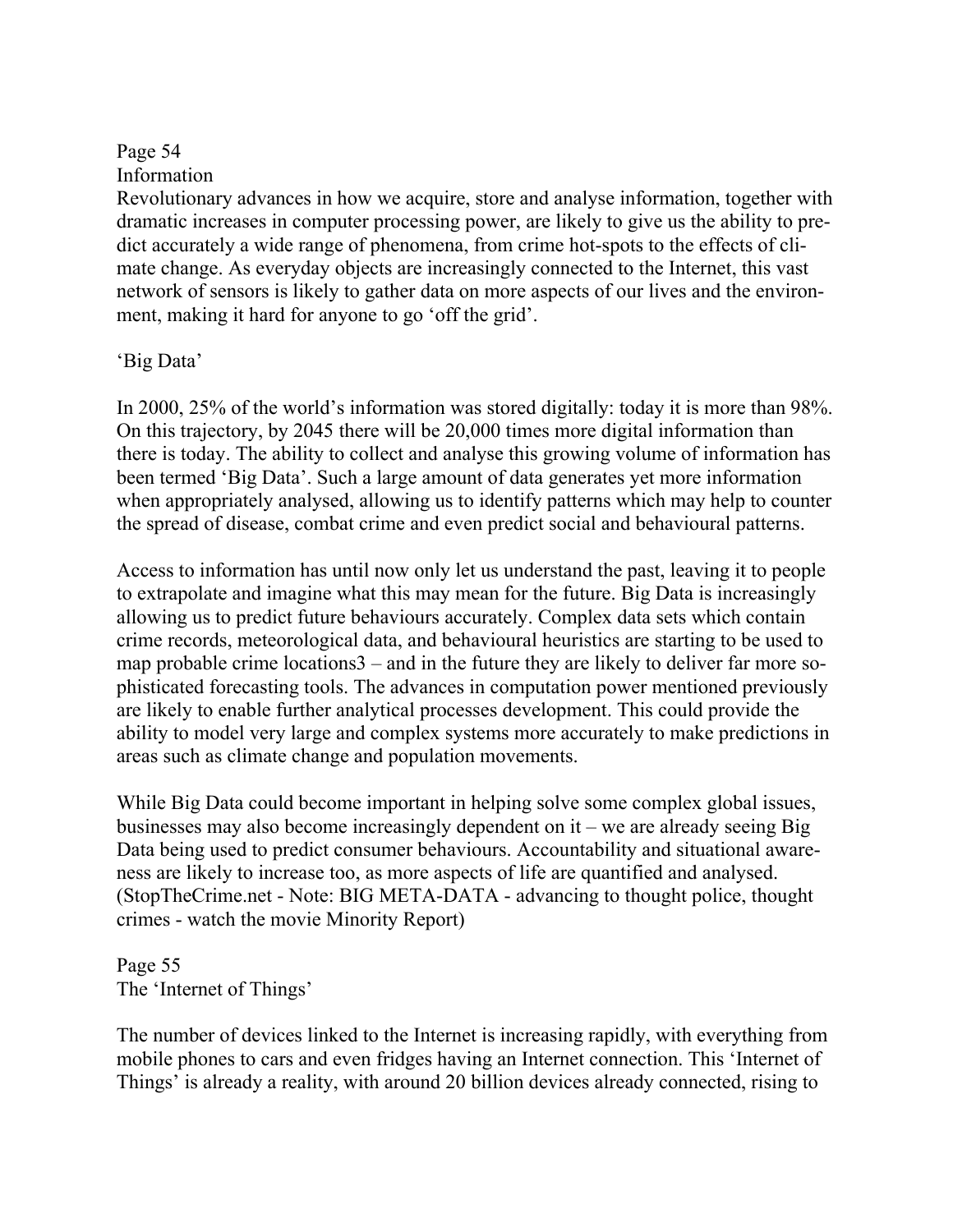an estimated 40 billion by 2020. If that trajectory were to continue, there would be around 100 billion devices connected to the internet by 2045. However, increasing availability (not least because they are becoming cheaper and smaller) is likely to lead to a sharp increase in the number of connected devices, so that by 2045 there could be around 50 trillion devices connected to the internet. These devices are likely to be producing and sharing vast amounts of data and information while connected to each other and to additional systems. Such a large number of devices connected across the world will almost certainly require a significant increase in communications infrastructure. The costs and technical challenges involved are likely to mean that there are some global disparities in access, at least in the short to medium term.

#### Page 56

People in many parts of the world are used to having mobile phones and computers with Internet connections, but by 2045, it is likely that numerous objects will contain some kind of sensor. There will probably be ubiquitous, tiny and cheap monitors reporting on the quality of drinking water, detecting structural damage in buildings and vehicles, and sensing and measuring pollution in the environment. Machinery and consumer products are likely to be monitored for the state of their components and materials, enabling them to report when repair or replacement is necessary. With progress in nanotechnology, vast networks of security sensors could provide continuous monitoring of critical infrastructure (such as buildings, bridges and pipelines), detecting chemical and biological attacks. The fusion of data from a range of sensors, combined with inputs from public sources such as social networking sites, will probably improve profiling and tracking capabilities. Stealth vehicles are likely to find it more difficult to remain hidden and the ability to prosecute covert operations, particularly in urban environments, is likely to become more technically challenging. As the number of connected public sensors increases, the information advantage currently enjoyed by countries' defence and security forces could be eroded or even reversed as adversaries, including non-state actors, attain similar levels of situational awareness.

#### Page 58

The uptake of social networking sites and even the use of supermarket loyalty cards shows that – for comparatively small rewards – people are readily persuaded to record their movements, financial transactions and buying habits. This behaviour is highly likely to continue out to 2045.

#### Page 59

National Authorities are almost certain to seek to use this potential mine of information – a development that is likely to raise major privacy concerns. Marketing campaigns are likely to portray the benefits of smart technology and machine- to-machine interaction, but the increased surveillance capability may make others fear an increase of state control. In turn, this is likely to drive the growth of the 'hactivist' community characterised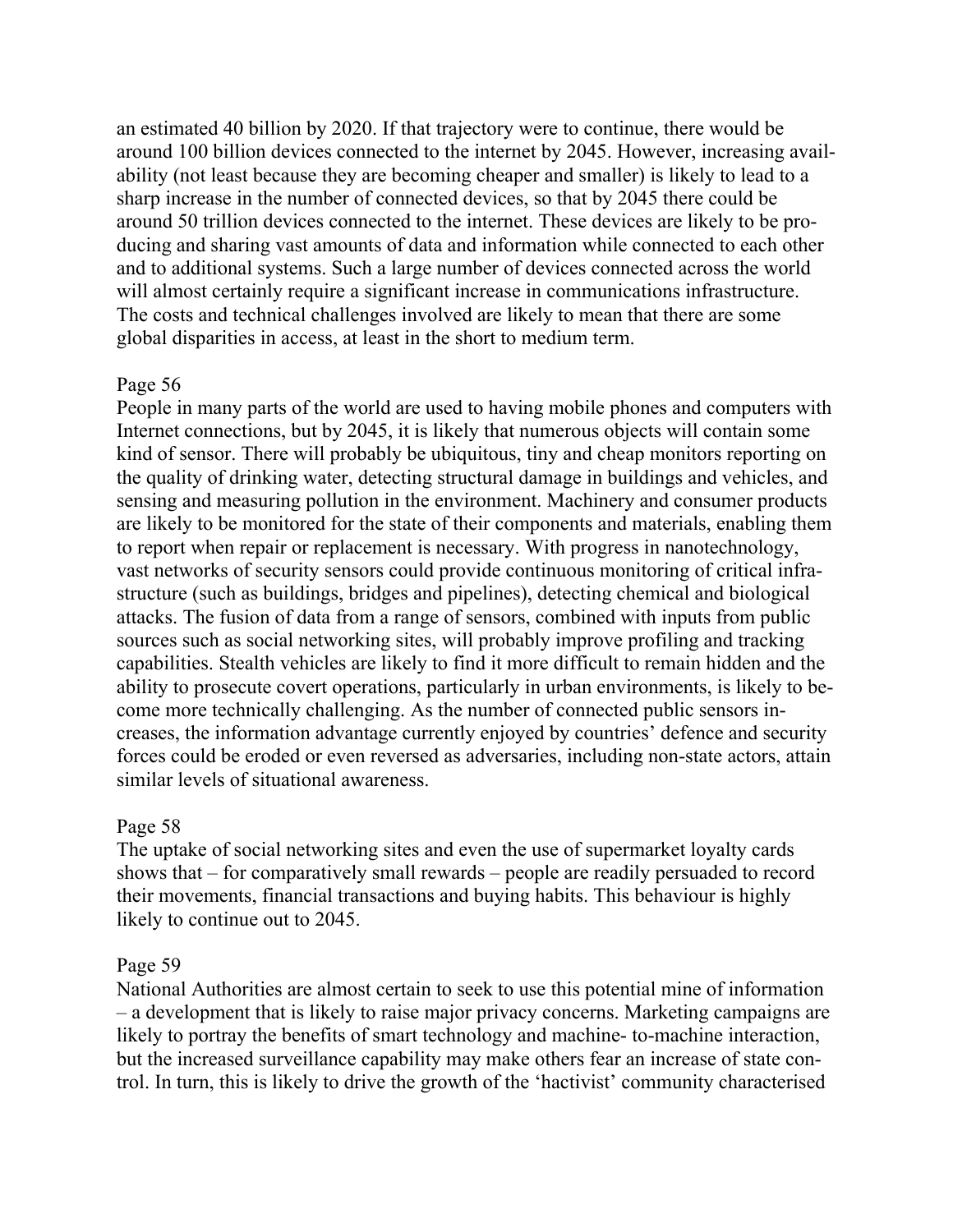by groups such as Anonymous. However, it is likely to be increasingly difficult to avoid the sensor network of a future 'Internet of Things', since even remote environments are likely to contain some connected devices. A desire not to be part of the 'Internet of Things' may create new markets, for example a holiday resort advertising its facilities as literally 'getting away from it all' with a promise that you will be completely 'off-grid'. This could also lead to a drive to try to create spaces, both physical and virtual, which are unseen or ungoverned by state authorities around the world. Defence and security implications

■■ Quantum computing could make all codes 'crackable' and genuine encryption impossible, as a quantum computer could theoretically try every possible combination of codes simultaneously to unlock a system. If this is the case, armed and security forces may have to physically separate their computer systems from the Internet, posing huge problems for networking and efficiency. Alternatively quantum cryptography could guarantee security of a message.

■■ Better gathering and analysis of data could vastly improve our understanding of physical and virtual environments. Predicting crime hotspots could enable more targeted deployment of police officers. Greater awareness of deficits and surpluses may make logistics more efficient. Similarly, detailed and rapid analysis of social networks could provide a deeper understanding of the local population, its culture and the environment.

■■ As more of our work and social activities depend on interconnected information and communications networks – which may, in places, be extremely vulnerable to attack – there could be more opportunities for criminals and terrorists to have a greater impact on our day-to-day lives. Similarly the ability to keep secrets is likely to become increasingly difficult.

■■ Connectivity of assets with strategic importance (such as those relating to national infrastructure) is likely to increase. Although this is likely to lead to gains in efficiency, it may also make such assets more vulnerable.

■■ An increasing number of devices capable of collecting sensor data could intensify levels of surveillance. Stealth vehicles may find it more difficult to remain hidden and the ability to prosecute covert operations, especially in urban environments, is likely to become more technically challenging. This is particularly significant given the probable increase in the size of urban areas, along with the growing use of surveillance to prevent crime.

■■ As the number of connected 'public' sensors increases, the information advantage currently enjoyed by countries' defence and security forces could be eroded or even reversed as adversaries, including non-state actors, attain similar levels of situational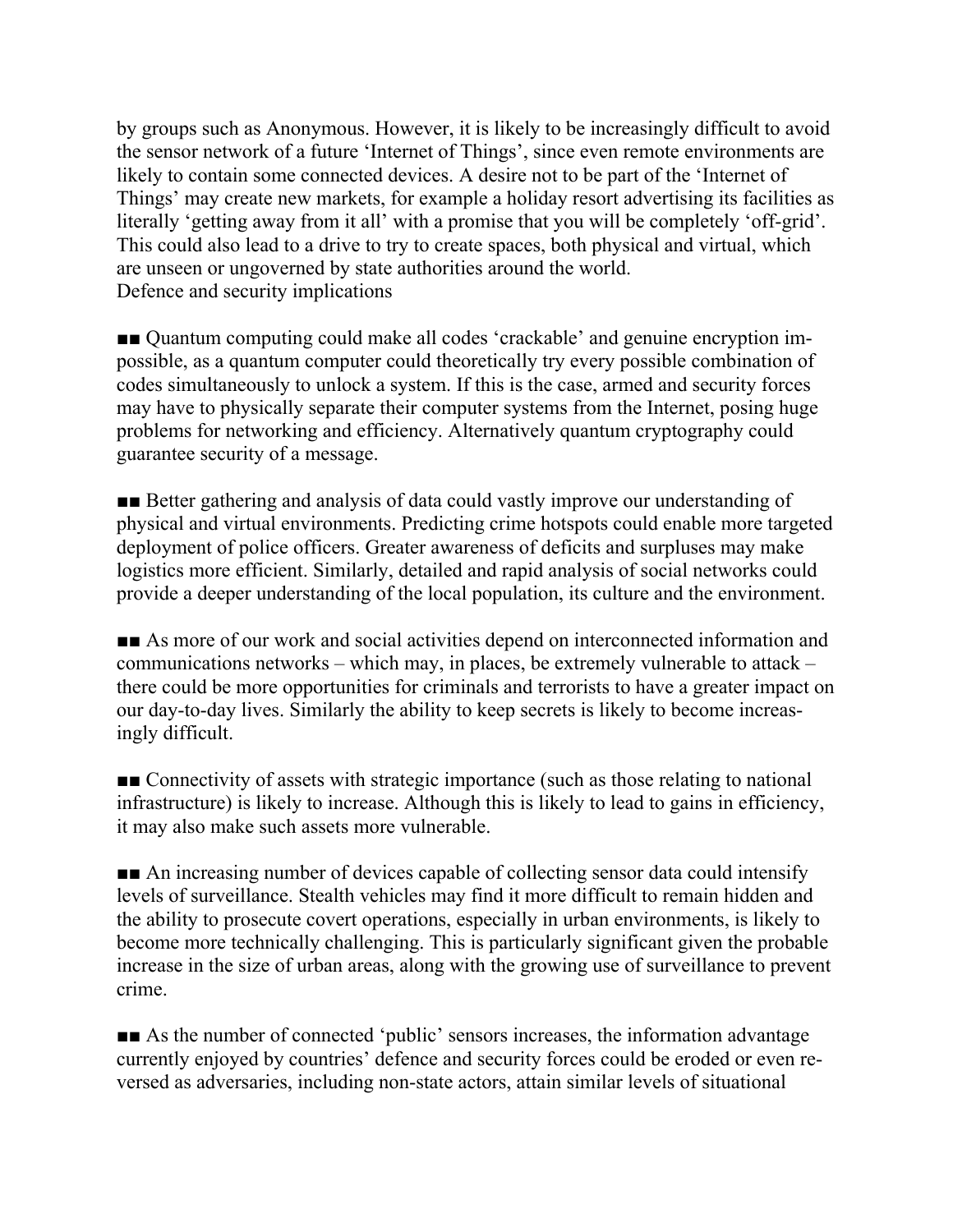awareness.

Education

Page 63

Institutions in Europe, Northern America and Australia may increasingly run their highest quality programmes from campuses in developing countries, as well as introducing more distance-learning courses. As more people learn outside their country of origin, and migrate to pursue careers, it is likely that there will be a drive to "standardise qualifications" at the global level. Even if a common global curriculum is not universally of a common global system. Across the developed world, many schools are likely to be increasingly run (or at least sponsored) by powerful corporate organisations. Access to education could also become more polarised, depending on wealth or ability to pay. Students may be separated into vocational and academic streams from a young age. As corporate involvement in education grows it may encourage children's entry to one or other stream at even earlier ages, as corporations and organisations (including the armed forces) seek to identify – and train accordingly – the strongest future performers.

Page 64

Machines, jobs and education

Machines are likely to take over certain jobs from people, with developments in artificial intelligence ultimately meaning that education could focus on those (few) areas of human thought and activity that machines are unable to deliver efficiently. This means that education may play an important role in enhancing people's ability to develop new ideas, to interact empathetically with other people and to take responsibility – all things that it is difficult to envisage machines doing by 2045.

Defence and security implications

■■ Global education levels are likely to increase, but educational inequalities will probably persist, entrenching social discontentment and allowing youth disaffection to continue.

■■ In the new education and training mix facilitated by employers, online and virtual blended learning are likely to predominate, though formal face-to-face learning is unlikely to die out completely.

■■ Some countries may begin to educate and train children assessed as having the potential to succeed in specific careers (including in the armed forces) from a very young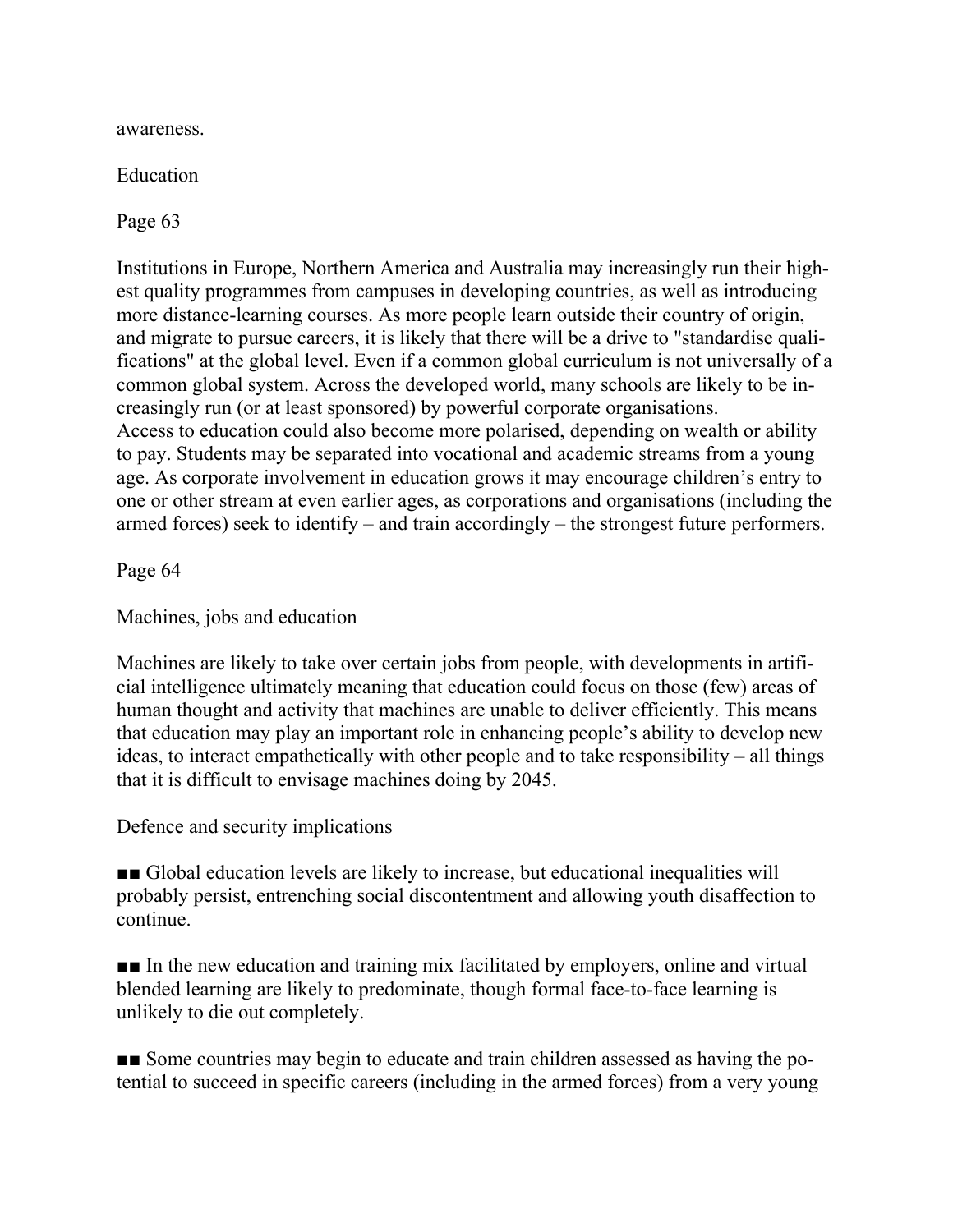age.t1

Page 67

Robots or 'unmanned systems' – machines capable of carrying out complex tasks without directly involving a human operator – are likely to be as ubiquitous in 2045 as computers are today. Unmanned systems are increasingly likely to replace people in the workplace, carrying out tasks with increased effectiveness and efficiency, while reducing risk to humans. This could ultimately lead to mass unemployment and social unrest. As robots become more lifelike, perhaps capable of appearing to express emotion, interactions with people are likely to become more sophisticated. The increased capability of robots is likely to change the face of warfare, with the possibility that some countries may replace potentially large numbers of soldiers, sailors and airmen with robots by 2045. However, military decision-making is likely to remain the remit of humans for ethical reasons, at least in western countries. Others may not be so willing to make the same trade-offs between speed and accountability.

The proportion of older workers in the global labour force is likely to increase out to 2045, with a possible corresponding "decrease" in opportunities for younger people. Flexible working practices are likely to become more widespread, with people employed on shorter-term contracts and a growth in working remotely. Workers will probably have less predictable income and increasing economic insecurity. By 2045, there is likely to be greater equality between men and women in the jobs market, particularly in the developed countries. In part, this may be driven by a global shift away from manual labour, towards a more knowledge-based economy.

By 2045, it is even possible that robots will take on combat roles.

Automation and Work Page 68

Development in robotics may mean that robots are almost physically indistinguishable from human beings . . .

Global manufacturing is currently evolving from a highly labour-intensive process towards more information technology- based processes. This is, in places, driving a trend towards manufacturing processes relocating closer to their consumers, to avoid long supply chains. This could affect the balance of manufacturing in the developed and developing world, with less need for conventional manufacturing jobs in many regions. Automation already facilitates this trend, and we expect to see additive manufacturing (more commonly known as '3-D printing') also making a significant contribution. Additive manufacturing has the potential to transform the manufacturing industry, with performance and cost- effectiveness rapidly improving to the point where large-scale adop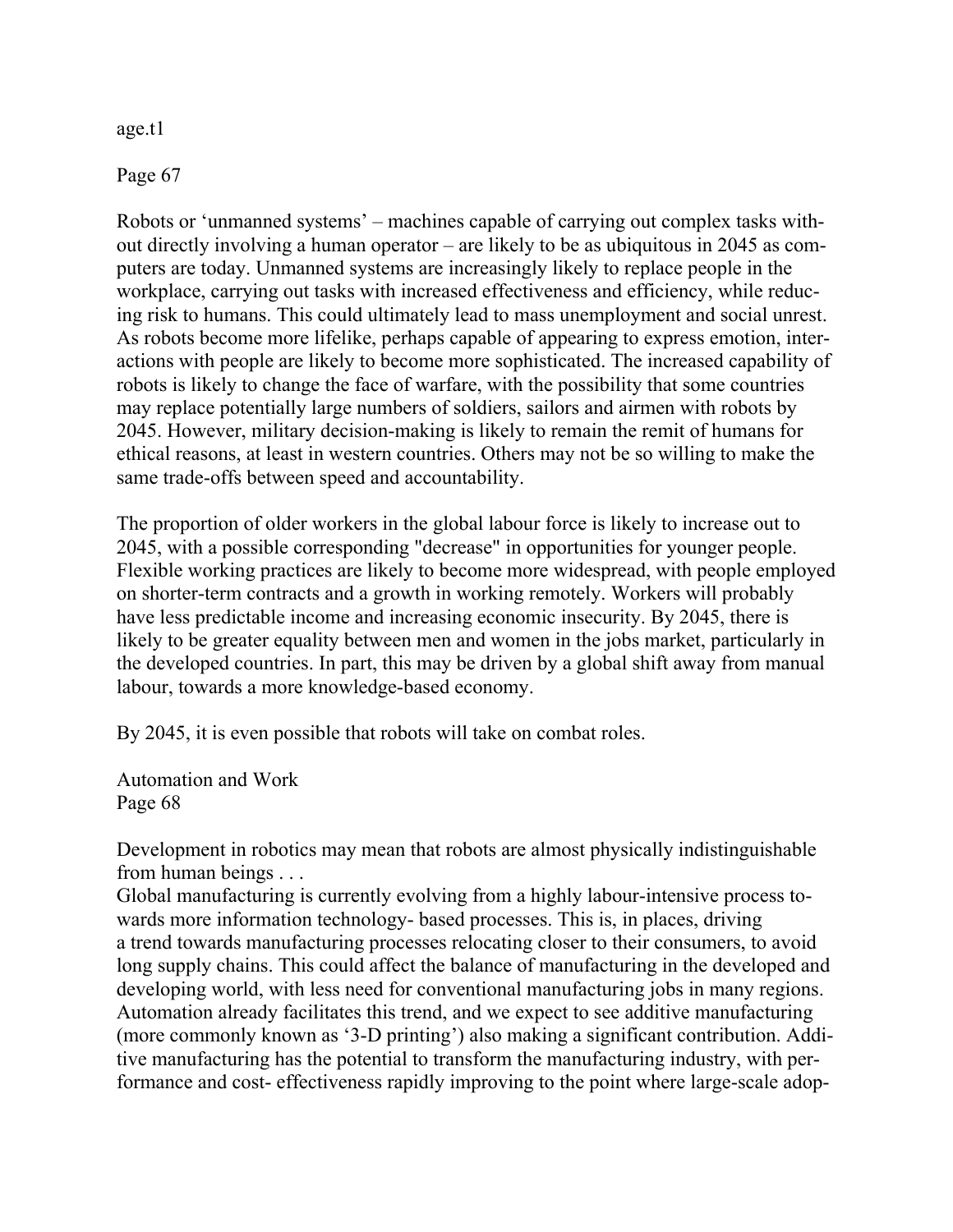tion for manufacturers is plausible well within the 2045 timeframe. 3-D printing enables on-demand production, allowing items to be created quickly when an order is placed, rather than large amounts of costly stock having to be held in readiness for prolonged periods. With more decentralised production, products could be designed and printed for local consumption, potentially reducing reliance on expensive imports and requiring less industrial infrastructure than conventional manufacturing. It is also likely that personal use of 3-D printers will increase rapidly, allowing for unprecedented levels of mass customisation and even the 'democratisation' of manufacturing, as consumers and entrepreneurs begin to print their own products. By 2045, additive manufacturing systems could be a common feature in the home and be capable of producing a wide range of outputs – food, clothing, and even complex devices with mechanical and electronic components.

#### Page 69

As robots become more sophisticated, taking on a wider range of responsibilities, novel legal questions will almost certainly emerge. For example, when robots malfunction, is it the owner, manufacturer or programmer who is responsible? Does a robot with biological components have rights? Changes to legislation will almost certainly be required, but past experience suggests it is highly likely that legislation will fail to keep up with the speed of technological developments.

Page 51

#### Maritime choke point

By 2045, sea lanes are likely to continue to play a major role in the global economy, despite probable advances in additive manufacturing and improvements to air and land based transport. On current forecasts, the tonnage of goods transported by sea is likely to double within the next 30 years. Anticipated growth in computing power, situational awareness and automation could mean that the shipping of goods will be quicker, cheaper and more reliable. Shipping is also likely to be safer than ever before, driven by more accurate long-range weather forecasts and improved ship construction and operating procedures. As such, a significant amount of the world's economy would depend upon maritime trade - some countries could face major financial crises if sea transport became significantly disrupted.

If tensions rose between countries near to a vital maritime choke point, particularly if threats to block the sea lane were made, the international community would almost certainly act. Countries that are likely to be highly internationally active by 2045 (such as Brazil, China and the US) could be expected to work together to try and find a resolution. Should diplomatic efforts fail to reduce tensions, the international community could approve the deployment of an international naval task force to ensure that key sea lanes were kept open. Land-based international observers could be deployed to those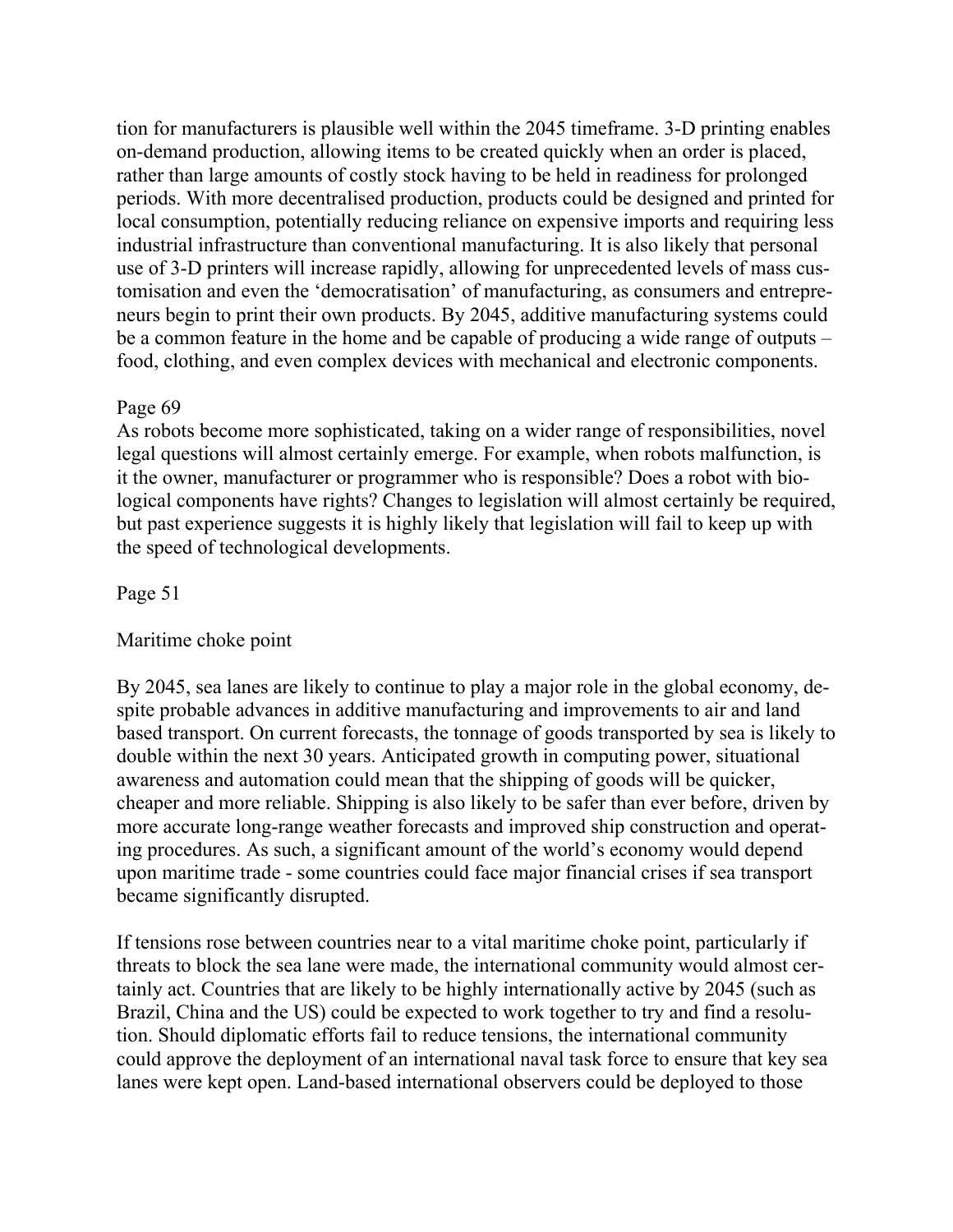countries bordering the choke point and air, cyber and space surveillance of the region is likely to be intensified.

Page 45

Defence and security implications

■■ Antimicrobial-resistant infection could significantly increase medical risk on military operations.

■■ Novel medical and surgical interventions will almost certainly improve casualties' survival, and recovery rates.

■■ Advances that allow patients to interact with their prosthetics and other aids are likely to lead to new ways to connect the able-bodied to machines and computers.

■■ Some countries (and individuals) are likely to use advanced medical techniques, such as genetic modification, to gain a competitive advantage. Others will probably constrain their development for ethical reasons.

Drug and treatment delivery

In 2001, the first camera pill was approved by the US Federal Drug Administration for diagnostic applications. Seven years later, a pill capable of being electronically programmed to control medicine delivery according to a pre-defined drug release profile was ready for serial manufacturing, and being used as a research and development tool. Current advances have produced a pill which can monitor the patient, communicate with external diagnostic systems and respond to instruction for the targeted delivery of drugs within the digestive tract. The next evolution will probably see further integration of monitoring and drug delivery, with automated diagnostic and response systems. As technology advances, the size of devices is likely to be reduced while retaining the same capability. It seems probable, therefore, that there will be future medical devices small enough to travel in the bloodstream.

#### Page 43

As we live longer, different types of diseases, such as dementia, are likely to become more prevalent. Current estimates indicate 35.6 million people worldwide are living with dementia. This is likely to double by 2030 and more than triple by 2050 if no treatment is found. Dementia is a costly condition.

Page 44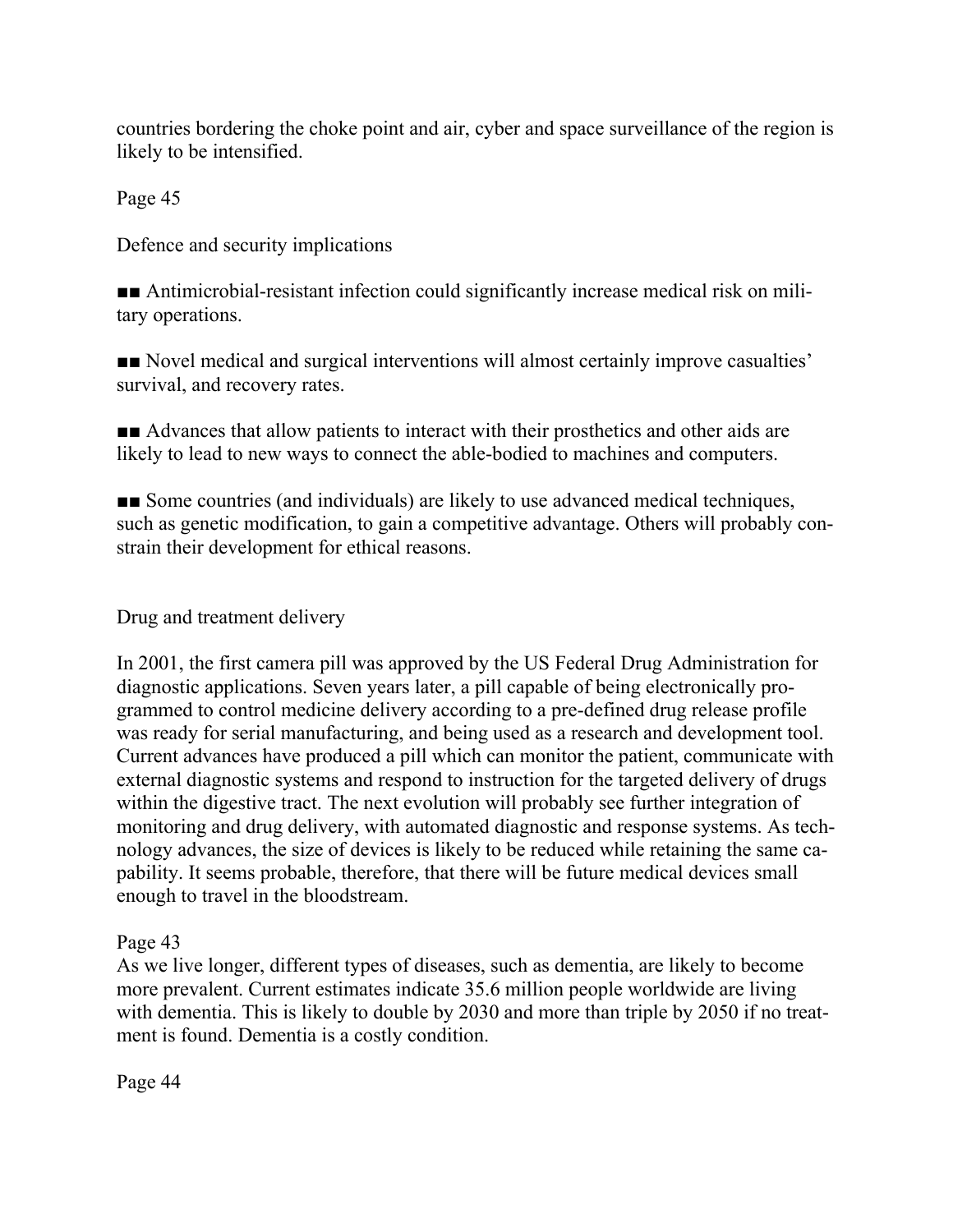Mental health conditions are the leading cause of healthy years lost worldwide. Mental health

The global cost of mental health conditions in 2010 was estimated at US\$ 2.5 trillion. This is likely to more than double to US\$ 6.0 trillion by 2030. Of these costs, 65% are incurred by developed countries and this is not expected to change over the next 20 years. By disease, mental illness accounted for the largest share of the global economic burden in 2010 and is likely to in 2030, just slightly more than cardiovascular diseases (followed by cancer, chronic respiratory disease and diabetes). Mental health conditions are the leading cause of healthy life years lost worldwide and account for 37% of the healthy life years lost from non-communicable diseases.

Page 41

#### **Obesity**

Were obesity to be considered a disease, there would arguably already be a global obesity pandemic. By 2008, an estimated 1.5 billion adults globally were overweight and 500 million adults were obese. An estimated 170 million children globally were also classified as overweight or obese. This includes more than 25% of all children in some countries – more than double the proportions from the start of the global rise in obesity in the 1970s. Unlike other major causes of preventable death and disability, such as tobacco use, injuries and infectious diseases, there are no examples of populations in which rising obesity has been reversed by public health measures.

The increases in obesity in adults are widely projected to continue to rise in the next 10 to 20 years. PageDevelopments in technology are likely to lead to significant improvements in medicine and health, such as the potential fordeveloping cures for

#### Page 39

#### GEOENGINEERING

Theoretically plausible geoengineering methods (intentional, large-scale activities intended to counteract aspects of climate change) have been proposed for a number of years. Detailed studies on the environmental implications of different geoengineering activities have recently begun to appear, but large-scale testing and implementation of such methods has not occurred - in some cases due to public opposition. One theoretical "solar" not occurred – in some cases due to pub radiation management' technique would aim to disperse sulphates into the upper atmosphere, reflecting the sun's rays back out to space, producing a cooling effect. However, as with most geoengineering techniques, there are questions about how to maintain the intervention, and minimise the potentially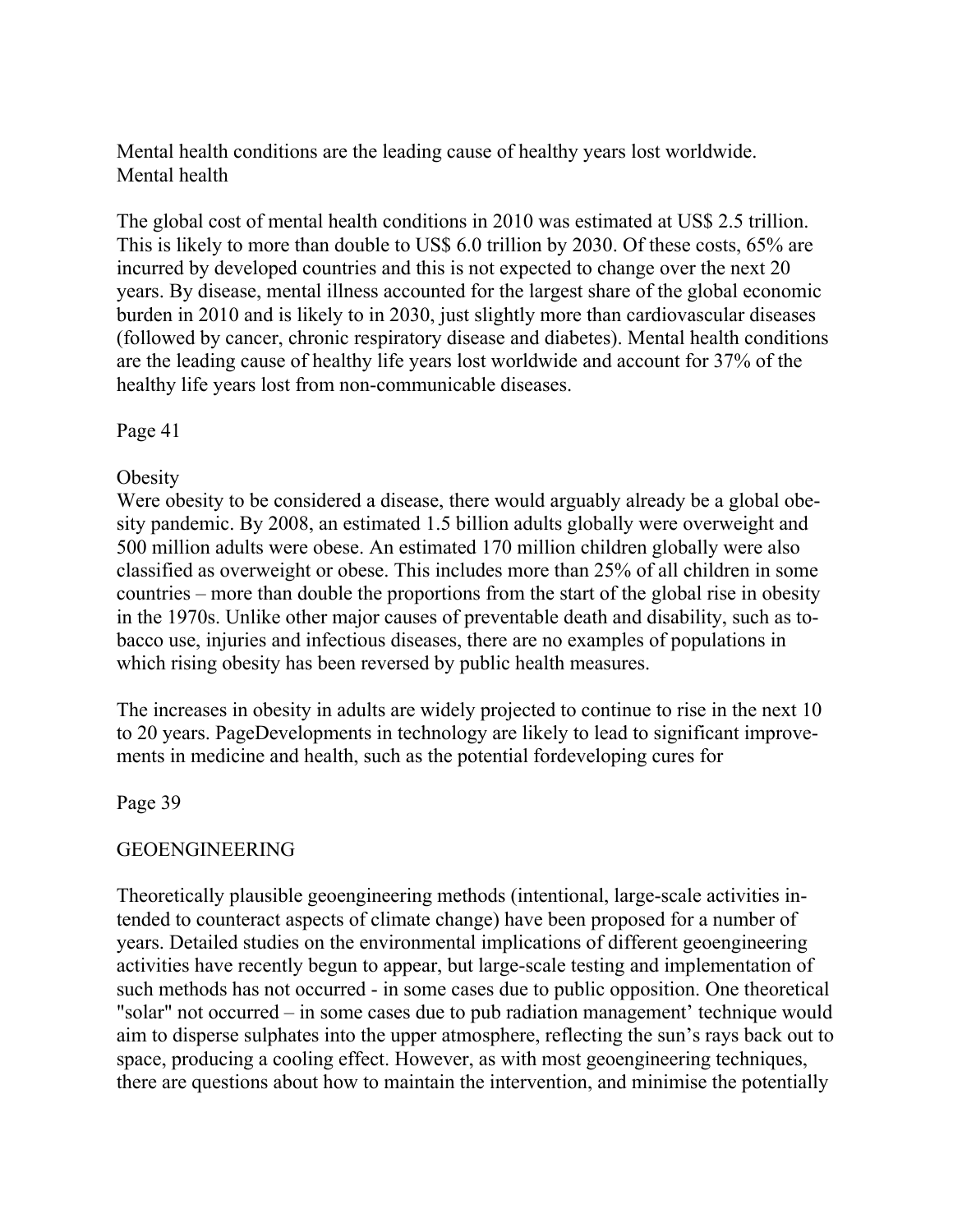harmful side-effects. For example, it is not known what the long- term effects of dispersing large quantities of sulphates into the atmosphere would be. Over-reliance on particular geoengineering technology to mitigate the effects of climate change could also render users vulnerable radiation management' technique would aim to disperse sulphates into the upper atmosphere, reflecting the sun's rays back out to space, producing a cooling effect. However, as with most geoengineering techniques, there are questions about how to maintain the intervention, and minimise the potentially harmful side-effects. For example, it is not known what the long- term effects of dispersing large quantities of sulphates into the atmosphere would be. Over-reliance on particular geoengineering technology to mitigate the effects of climate change could also render users vulnerable to catastrophic effects if equipment failed or was sabotaged. It is not clear therefore what, if any, role geoengineering will play by 2045 in countering the effects of climate change, and the extent to which it could heighten international tensions.

Defence and security implications

■■ Extreme weather events, such as flooding and droughts, are likely to increase in both frequency and intensity in a number of regions. Extreme events will almost certainly continue to cause widespread damage and loss of life, although our warning mechanisms, defences and ability to respond may also improve in the same timeframe.

■■ Reductions in the extent of summer Arctic sea-ice could open up new shipping routes during the summer months and boost economic growth in the region – increasing its strategic significance for many countries.

■■ Degraded and threatened environments are likely to lead to affected communities migrating – with potentially destabilising consequences.

■■ Armed and security forces, both at home and abroad, are likely to be more frequently tasked with providing humanitarian assistance and disaster relief, perhaps supporting indigenous responders.

■■ Without mitigation measures such as carbon capture and storage, continued reliance on coal and hydrocarbons for the majority of energy demand may exacerbate climate change and its knock-on effects.

Page 27 page54image2048 Material

Potential applications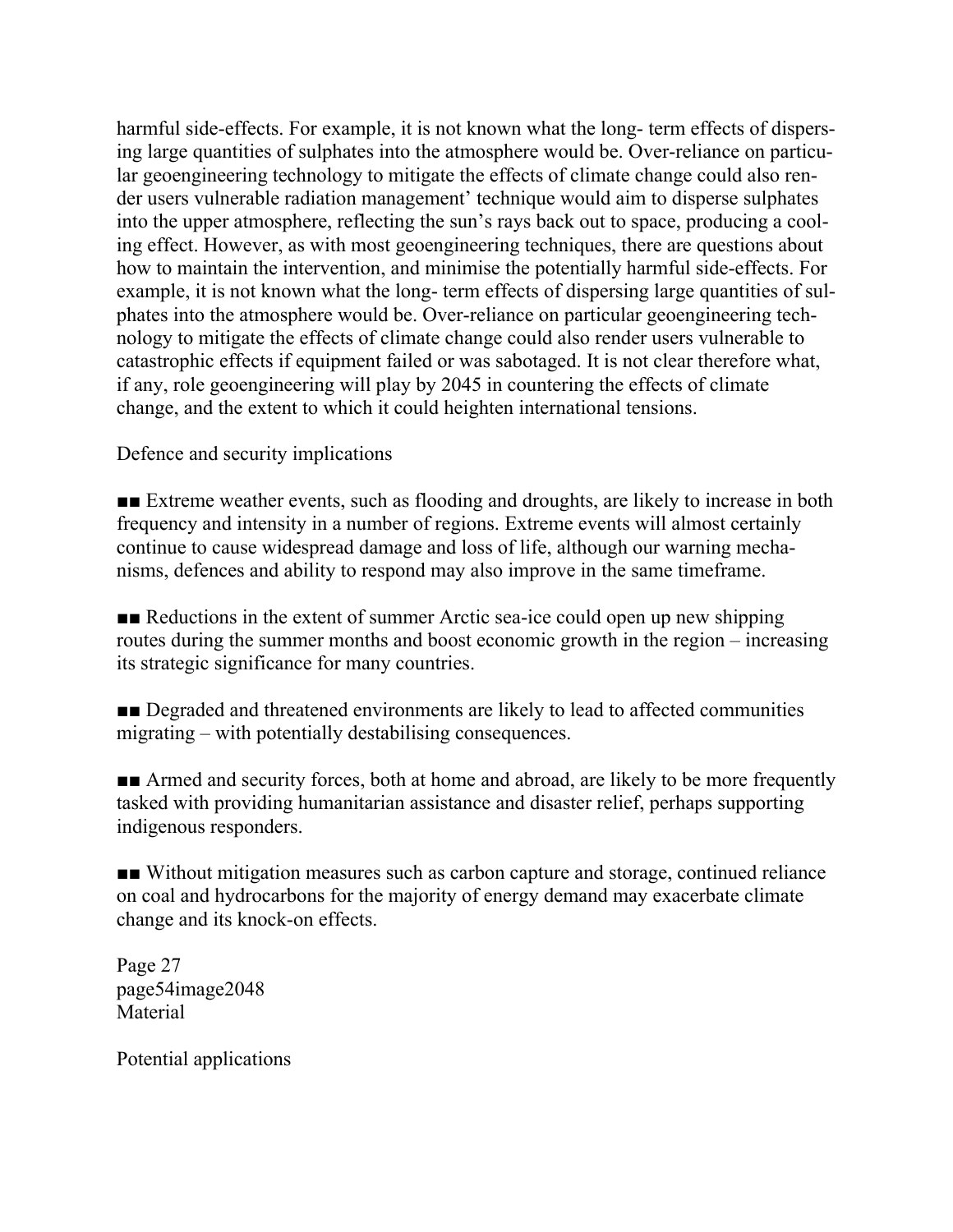#### **Miniaturisation**

DNA nanotechnology to fabricate nano-scale devices.

The self-assembly mechanism of DNA could be harnessed to fabricate mechanical, electrical and optical devices and circuits that may be ten times smaller than current technology allows.

Significant expansion of the capabilities of computers, such as improved processing power; better ability to synthesise materials by design; the development of advanced therapeutic and drug delivery systems; and ultimately, the development of nanobots.

New developments in piezoelectric materials (materials that turn kinetic energy into electrical energy) could allow devices without batteries to run on power harvested from vibrations and operate at more extreme temperatures.

Constructing devices able to operate in normally unreachable or unsafe locations, such as the monitoring environmental conditions in places too dangerous for humans.

Replacements for traditional materials -

Micro-alloys such as palladium-based metallic glass with a strength and toughness greater than any known material.

May be used in small-scale components, leading to better- constructed aircraft and spacecraft.

Graphene paper. Flexible and inexpensive to produce, and around ten times stronger than steel.

Replacements for a range of conventional and existing composite structural materials, far stronger than those available today. Could also support miniaturisation and sensors with greater sensitivity and accuracy.

Responsive materials - Magnetic shape-memory alloys. Materials that change shape and mechanical properties when a magnetic field is applied.

Ultra-efficient engine valves that open and close automatically; positioning tools for microsurgical procedures; sensors for detecting environmental contaminants; and less toxic batteries. Applications likely to be limited to a small scale, due to the challenge of integrating the required high magnetic field actuation system.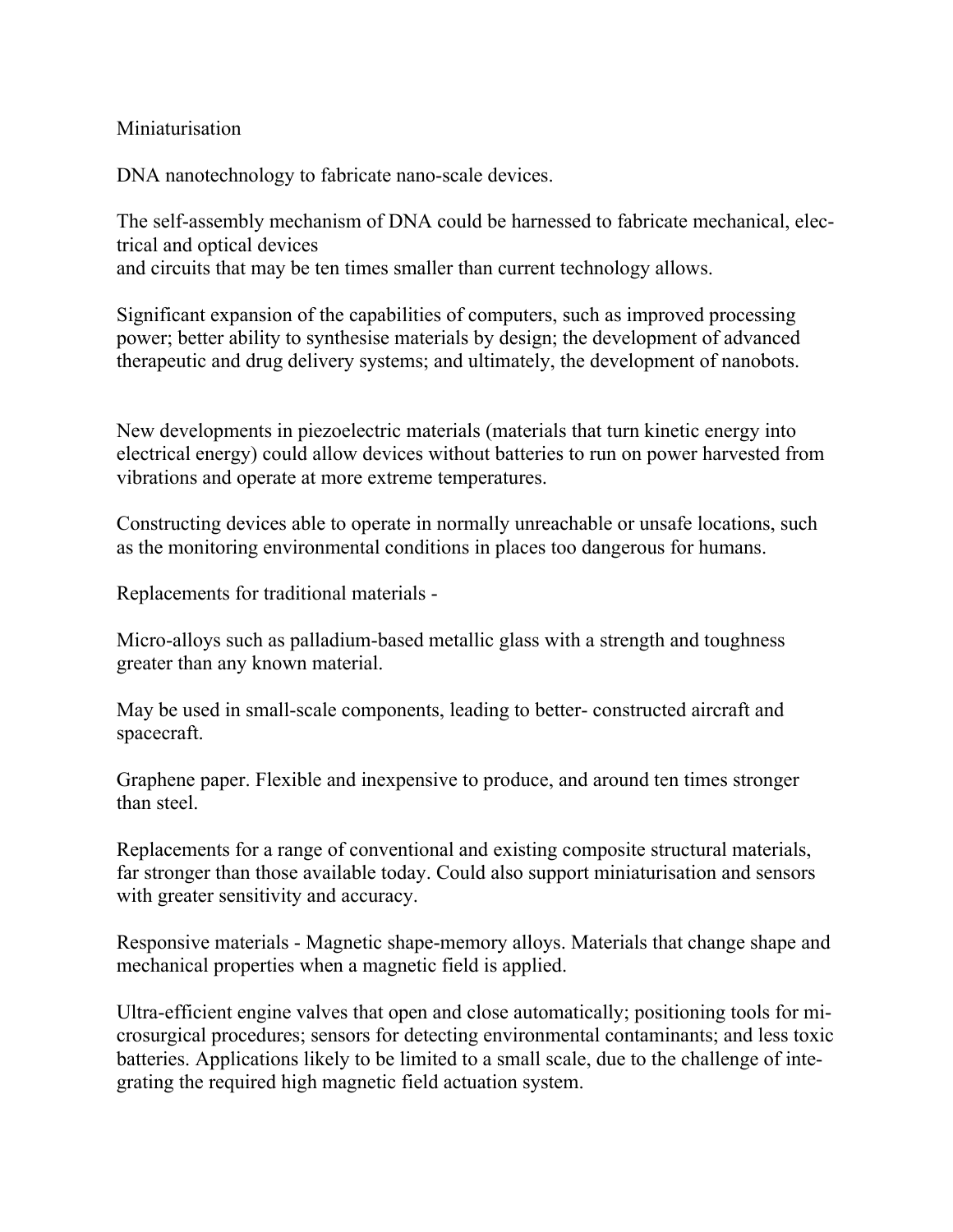Self-repairing metal. Metal that responds to damage by 'healing' itself, such as nickel super-alloys with designed- in defects that allow cracks to repair themselves under normal loading conditions.

Better structural materials that could be used in turbine blades, giving better resistance to fatigue.

Information-providing protective coatings. Chemical reactions that are triggered by various failure mechanisms, resulting in a change of visual appearance to indicate when maintenance or repair is required.

Active corrosion protection systems; coatings which indicate exposure to chemical or biological agents; coatings which indicate aging.

Metamaterials

Artificial materials engineered to exhibit properties that only rarely occur naturally

Nanospheres. A transparent material made of self- assembling nanospheres that is the stiffest organic material ever created, surpassing the properties of stainless steel and even Kevlar.

Revolutionary improvements in body armour, with the potential for new ways to customise products, such as printed body armour. A component for strengthening existing metals and composites; creating medical implants.

Ultra-lightweight and ultra-absorbent materials such as highly-porous carbon constructs one-sixth the density of air and highly absorbent.

Current materials used for cleaning up oil spills absorb around ten times their weight in oil, but new materials show potential to handle 900 times their weight in oil with very high rates of absorption. Capture and transport aerosols such as pollutants and water vapour.

Jelly-forming polymers so effective that a kilogramme of the compound could turn the water within an Olympic-sized swimming pool into jelly.

Treating wounds; altering or denying access to waterways.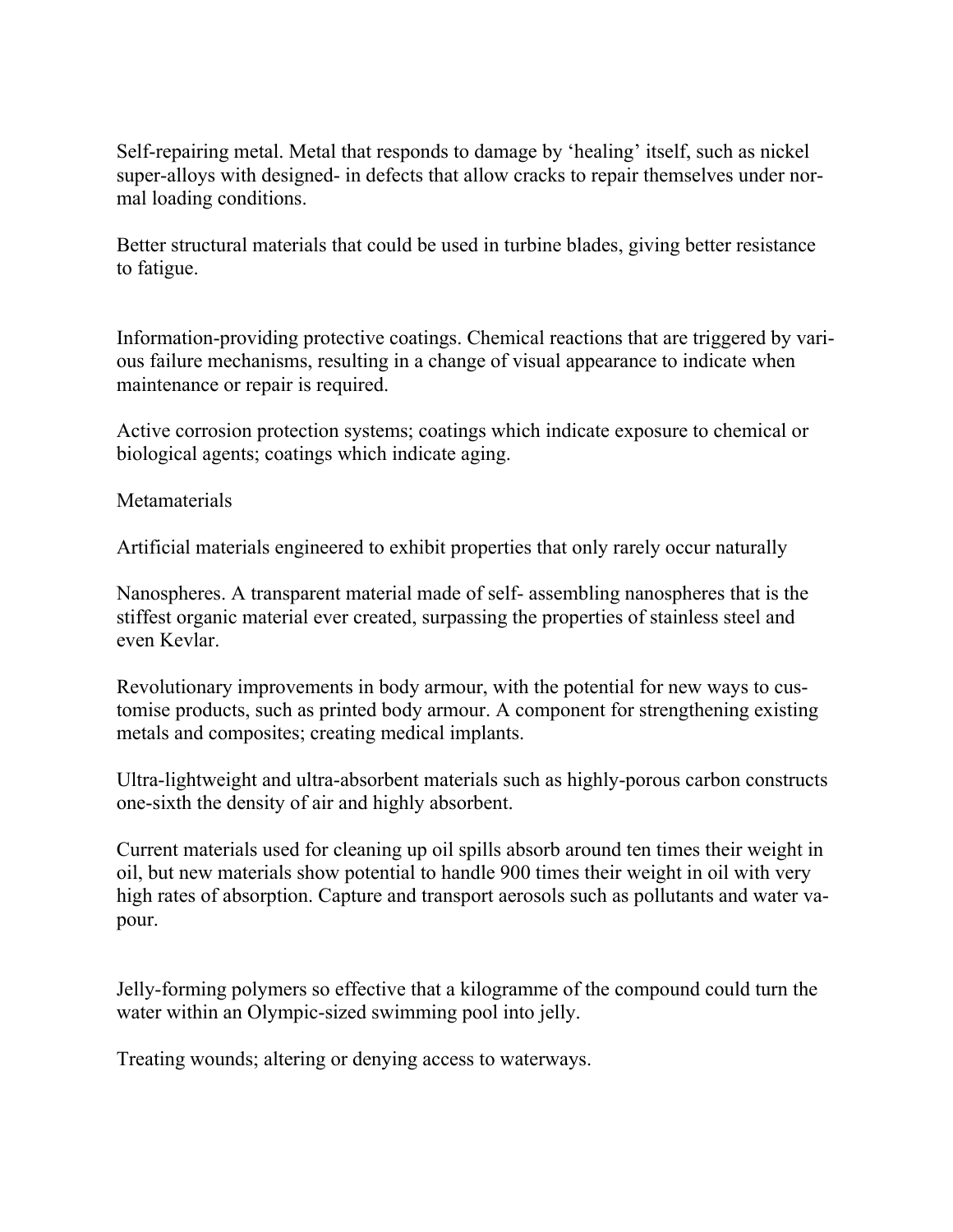Programmable matter. Materials that can be programmed to alter themselves at the molecular level into various shapes and then disassemble to form entirely new ones.

Compounds that can reform the shape of components

in real-time, similar to holograms, could allow the remote projection of a replica of a person or object, or enable robots to change size (and perhaps even state of matter) to navigate narrow passages or around obstacles.

We have inserted the Conflict MAP below from an earlier edition of the Global Strategic Trends Program 2007 - 2035 . . GLOBAL STRATEGIC TRENDS PROGRAMME: 2007-2036 . . .

 $\mathcal{L}_\text{max} = \mathcal{L}_\text{max} = \mathcal{L}_\text{max} = \mathcal{L}_\text{max} = \mathcal{L}_\text{max} = \mathcal{L}_\text{max} = \mathcal{L}_\text{max} = \mathcal{L}_\text{max} = \mathcal{L}_\text{max} = \mathcal{L}_\text{max} = \mathcal{L}_\text{max} = \mathcal{L}_\text{max} = \mathcal{L}_\text{max} = \mathcal{L}_\text{max} = \mathcal{L}_\text{max} = \mathcal{L}_\text{max} = \mathcal{L}_\text{max} = \mathcal{L}_\text{max} = \mathcal{$ 

http://www.cuttingthroughthematrix.com/articles/strat\_trends\_23jan07.pdf

Strategic Trends is an independent view of the future produced by the Development, Concepts and Doctrine Centre (DCDC), a Directorate General within the UK's Ministry of Defence (MOD). It is a source document for the development of UK Defence Policy.

This edition of Strategic Trends is benchmarked at December 2006. It is a live document and will be updated regularly on our website as new thinking emerges and trends develop.

'I have but one lamp by which my feet are guided, and that is the lamp of experience. I know no way of judging the future, but by the past'.

'People who worry about problems that others are not worrying about are irritating and are disparaged after the event. People who were right when others were wrong are even more irritating'.

We believe that the future will happen as a result of long-wave themes and developments that unite the past, the present and the future.

Rapid medical advancements

 $\frac{1}{2}$ 

A game-changing medical breakthrough, similar in impact to

the discovery and mass-production

of antibiotics, could significantly

extend the human lifespan and dramatically reduce the incidence of non-communicable diseases such as cancers. Initially, this breakthrough would probably only be available to the very rich, exacerbating social tensions. As the treatment became accessible to everyone, there would be a significant impact on populations, as life span dramatically in